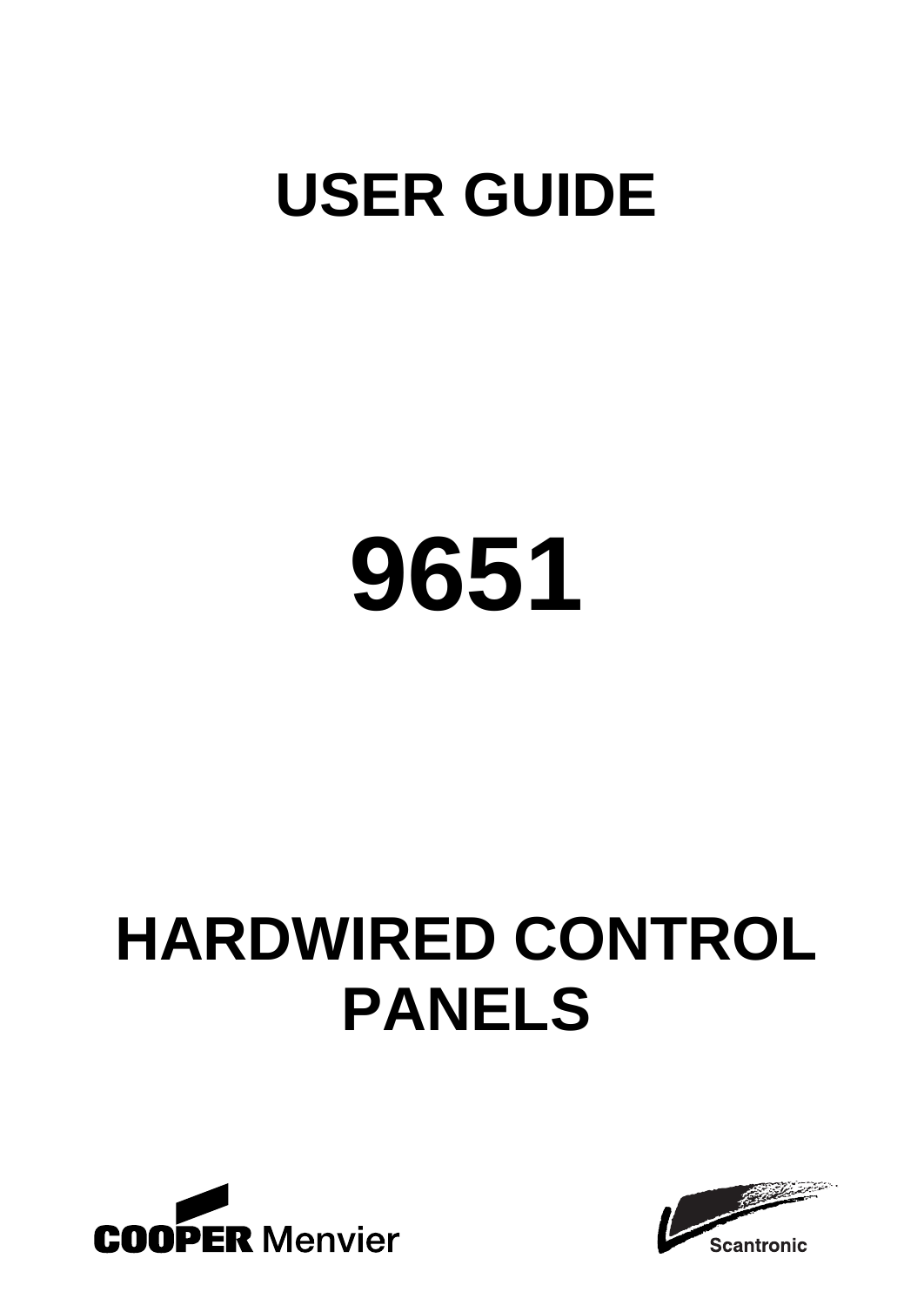# **Contents**

| The Alarm System3                                    |  |
|------------------------------------------------------|--|
|                                                      |  |
|                                                      |  |
| 2. Everyday Operation 6                              |  |
| How Do I Know if the System is                       |  |
|                                                      |  |
|                                                      |  |
| Exceeding the Exit Time 7                            |  |
|                                                      |  |
| Using an Exit Terminate Button<br>to Set the System8 |  |
|                                                      |  |
|                                                      |  |
| Keyswitch Setting10                                  |  |
|                                                      |  |
| If the System Will Not Set 12                        |  |
| Detector Active12                                    |  |
| Other Faults (Service Lamp                           |  |
| What To Do When Service and                          |  |
| Unsetting the System 14                              |  |
| Unsetting From a Keyswitch14                         |  |
| Unsetting From the Keypad 14                         |  |
| Unsetting with a Lock Switch15                       |  |
|                                                      |  |

| If You Exceed the Entry Time 15 |  |
|---------------------------------|--|
| Starting Alarms Yourself 16     |  |
|                                 |  |
| 3. After an Alarm 17            |  |
|                                 |  |
| Disarming the System  17        |  |
| Resetting the System  17        |  |
|                                 |  |
|                                 |  |
| 4. Special Functions 19         |  |
|                                 |  |
|                                 |  |
|                                 |  |
| Duress Code  20                 |  |
| Changing Access Codes  21       |  |
| Proximity Tags 22               |  |
|                                 |  |
| To Delete a Tag: 23             |  |
|                                 |  |
| Table 1. Log Event Codes 24     |  |
| Setting the Time and Date 26    |  |
| Turning the Chime On/Off  26    |  |
| Testing the System 27           |  |
|                                 |  |
|                                 |  |

9651 Hardwired Control Panel User Guide.

© Cooper Security Ltd. 2004

Every effort has been made to ensure that the contents of this book are correct. However, neither the authors nor Cooper Security Limited accept any liability for loss or damage caused or alleged to be caused directly or indirectly by this book. The contents of this book are subject to change without notice.

Printed and published in the U.K. Part No. 496930 Issue 2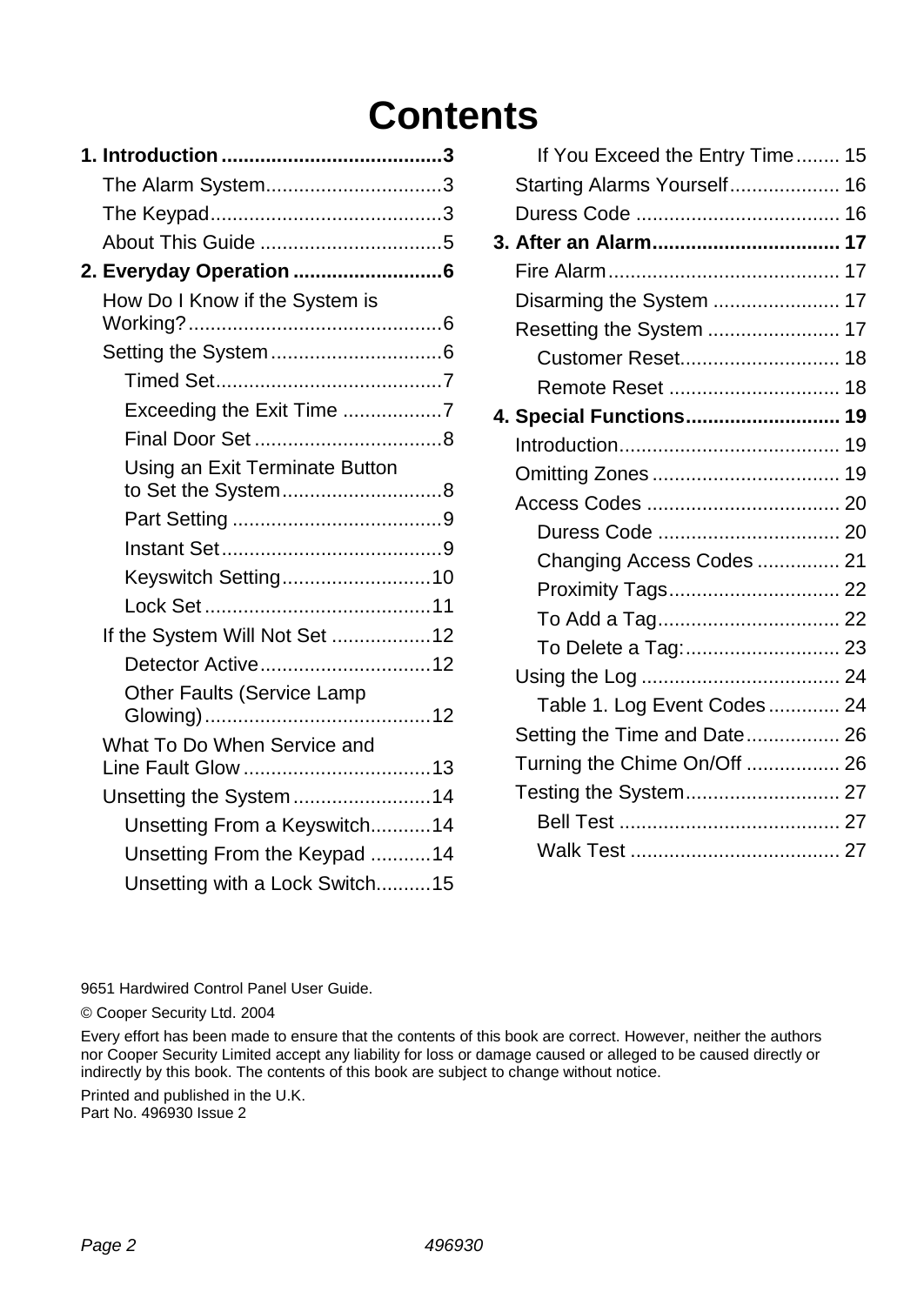# **1. Introduction**

# **The Alarm System**

The 9651 alarm system comprises a control unit, one or more keypads, and various detectors.

The control unit is a box that houses the main controller, power supply, stand-by battery, and any remote communicator. The control unit is normally fitted out of sight in a safe place (for example under the stairs).

The detectors are installed at various places, or **zones**, around the premises. If something triggers a detector then the detector signals back to the control unit. How the control unit reacts depends on whether the system is **set** or **unset**.

When **set** the control unit raises an alarm whenever a detector is triggered. The alarm might be a bell or strobe on the outside of your premises, or it might be a silent signal from the communicator over the telephone line to a recipient. When **unset** the system does not raise an alarm if a detector is triggered.

The system provides different setting **Levels**, labeled A, B, C and D. Level A sets the whole system, protecting all of the premises covered by the alarm system. Levels B, C and D set part of the system, protecting part of the premises while the rest is in use. The system raises an alarm when a detector belonging to a set Level is triggered. The Installer allocates zones to Levels B, C and D during installation. Ask your Installer to tell you which zones are allocated to each Level.

Your premises may be fitted with **24 hour** zones and **panic alarm** zones. If these zones are triggered the system will raise an alarm whether or not any Level is set.

# **The Keypad**

Your alarm system is fitted with a 9930 liquid crystal display (LCD) keypad. From the keypad you can set and unset the system, read the event log and make minor changes to the way the system operates.

You must enter an **access code** or present a "proximity tag" (simply called a "tag" in the rest of this book) at the keypad before the system will accept commands from the keypad. If you make a mistake with your access code press X to clear the display and start again. The system can store up to 16 different access codes and/or tags, providing secure access for 16 users.

Figure 1 on the next page shows the keypad in detail.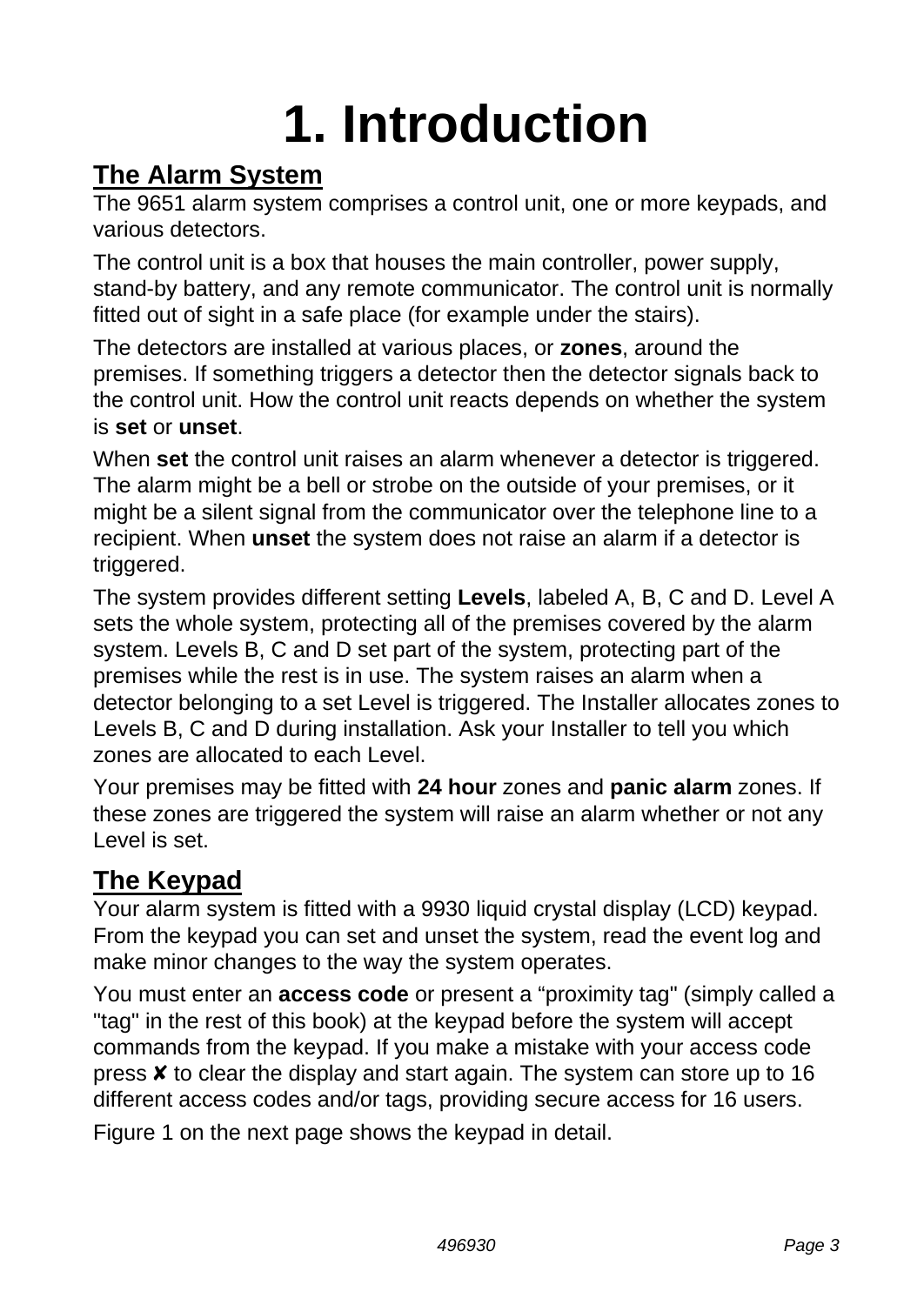

Figure 1. 9930 LCD Remote Keypad.

The display shows the state of detector zones, the anti-tamper wiring, and other information as necessary. In addition:

- **XX** Line Fault. Glows steadily if the connected telephone line is not working correctly.
- $\leftarrow$  Service. Glows steadily if the system needs attention from an Engineer or Installer.
- $\approx$  Power. Glows steadily when mains power is present. Flashes if the system is working off its stand-by battery.

The keys allow you to enter your access code to set and unset the system. In addition, individual keys let you start or stop various functions. These are:

#### **Key Used to:**

- A Set the system to Level A (Full Set).
- B Set the system to Level B.
- C Part set the system to Level C.
- D Part set the system to Level D
- 4 Change the user access codes.
- 5 Display the last 250 log events.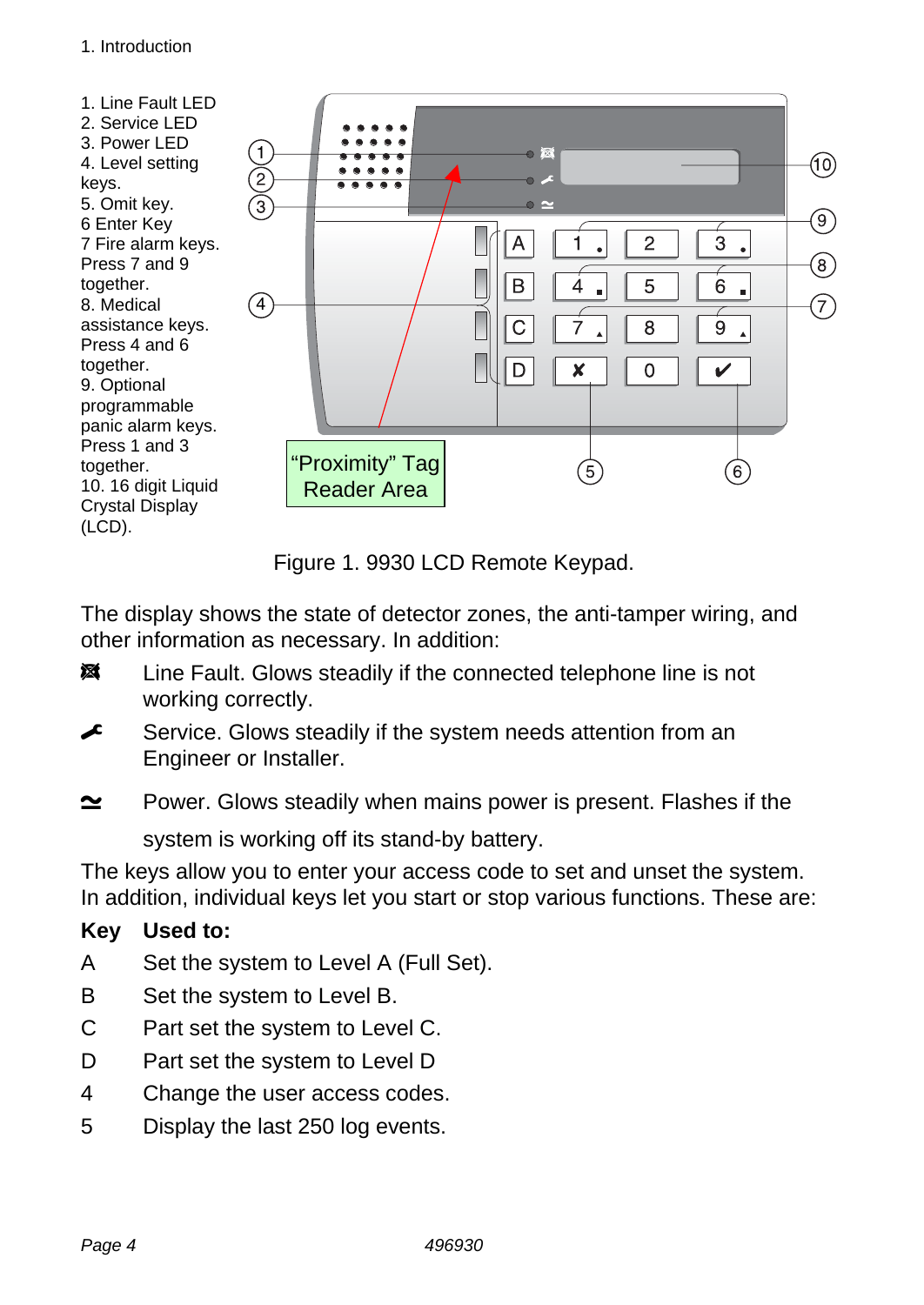- 6 Set the internal clock/calendar, which provides a time stamp on log entries.
- 7 Enable or disable the Chime facility.
- 8 Start a test of the sounders and strobe.
- 9 Start a test of the detectors. (See "4. Special Functions".)
- **x** Omit individual zones or start again if you make a mistake when entering access codes.
- $\checkmark$  Enter programming and setting/unsetting commands.

# **About This Guide**

The rest of this guide tells you how to use the system in more detail:

- 2. Everyday Operation Describes how to set and unset the system.
- 3. After an Alarm Tells you how to switch off the sounders after an alarm, how to see what caused the alarm, and how to reset the system so that it can be used again.
- 4. Special Functions Tells you how to use the more advanced features of the system.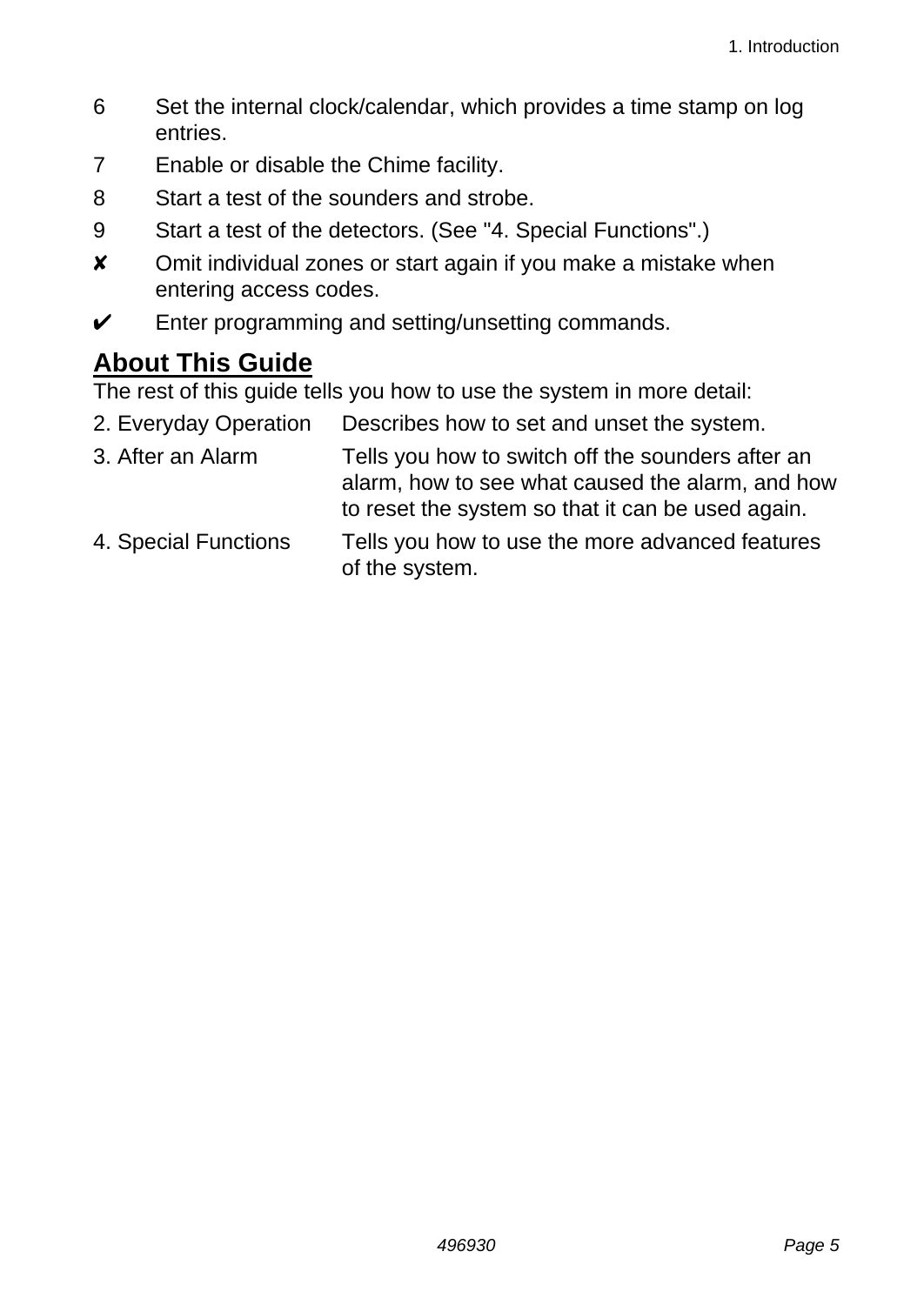# **2. Everyday Operation**

There are several different ways of setting the system. For all methods (except using a **keyswitch**) you must enter your access code or present a tag at the keypad. The keyswitch method uses a key in a special switch fitted to your premises. "Setting the System" below describes each method. Ask your Installer to provide the method that suits your site best.

During installation the Installer programs the system to create an **exit route** for your premises. When setting the system you must follow this route to leave the premises. You must also follow a specified **entry route** when going into the premises in order to unset the system. If you stray from these routes you may cause a false alarm.

# **How Do I Know if the System is Working?**

The  $\simeq$  lamp always glows when the mains power is present. If the  $\simeq$  lamp flashes slowly then mains power is off, and the system is working from its internal battery. If the  $\simeq$  lamp is off then the system is dead.

When the system is set, the keypad display shows which Level is set. **However**, the Installer can program the system to hide this display. Ask your Installer how the system is set up.

If you wish to test the system and its detectors, see "4. Special Functions - Testing the System" on page 27.

# **Setting the System**

Your alarm system provides several different methods for setting:

Timed Set.

Final Door Set.

Exit Terminate Button.

Part Setting (including Instant Set or Silent Set).

Keyswitch Setting.

Lock Set.

Ask your Installer which method is fitted, and then use the following pages for detailed instructions.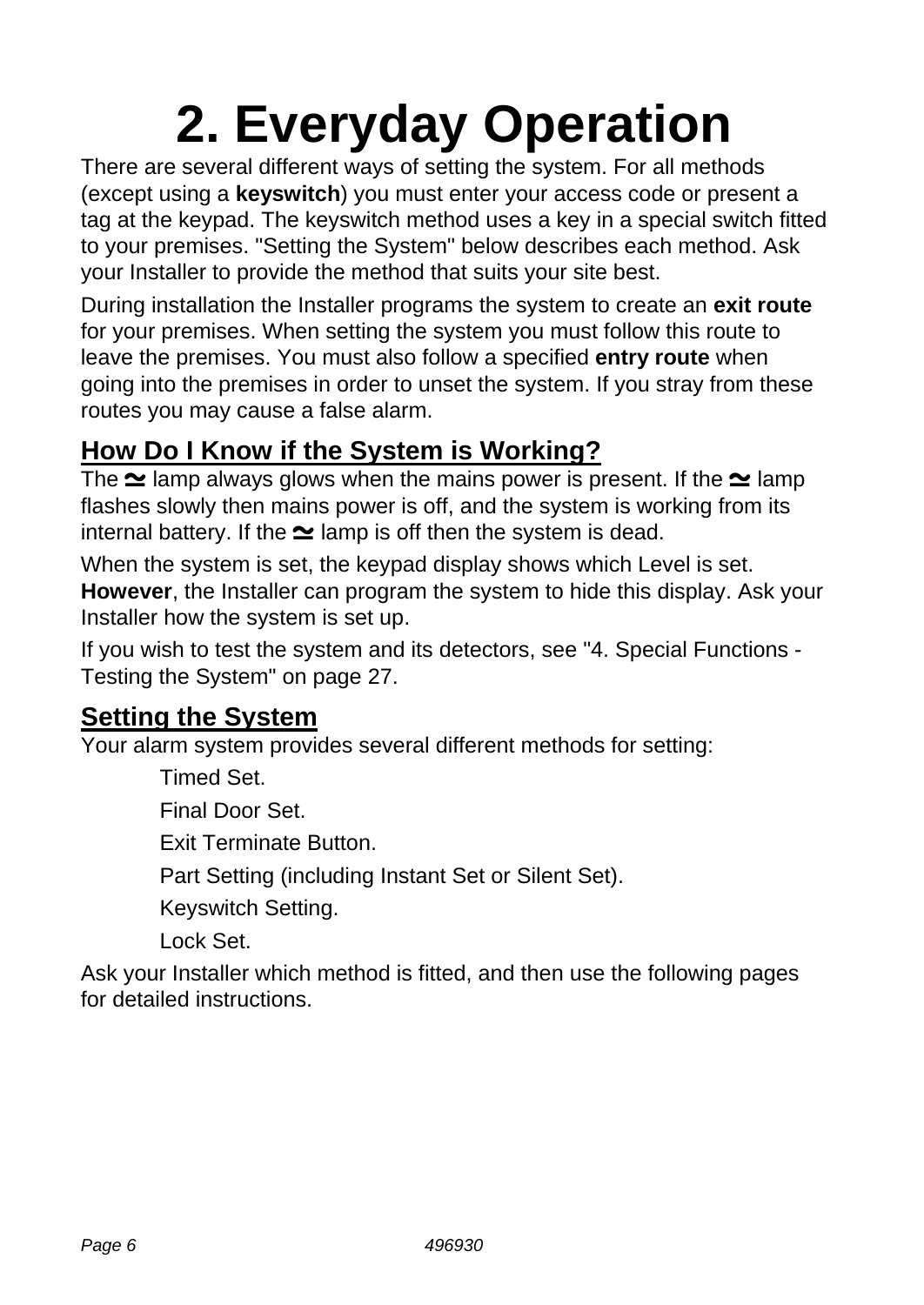### **Timed Set**

With Timed Set the system sets after a programmed **exit time** has expired. Ask your Installer to make sure the exit time is long enough for you to leave the premises and close the final door.

Exit Tone

- 1. Close all doors and windows.
- 2. Key in your access code or present a tag at the keypad.
- 3. Press the appropriate Level key.

Note: If you press  $\vee$  at this point the system sets at Level A.

 The exit time starts when you press  $\checkmark$  or the Level key. During the exit time the keypads give a continuous **exit tone** to warn you that the timer is running.

 If you hear an interrupted tone from the keypads or internal sounder then something is triggering one of the detectors. (See also "If The System Will Not Set" on p12.)

4. Leave via the designated exit route. Close the final door.

 At the end of the exit time the system sets, and gives a double "beep". The keypad display shows which Level is set. The property been been which  $\sim$  "been been"

Level A set

Setting A 009

*Note: If you change your mind about setting the system then key in your access code again.* 

### **Exceeding the Exit Time**

If something is triggering a detector at the end of the exit time then the system starts an alarm and **does not set.** You can cancel this false alarm by entering your access code immediately. The keypad display shows which zone(s) is causing the problem.

When you have cancelled the alarm you will have to reset the system (see "Resetting the System" on p17) and restart the setting procedure.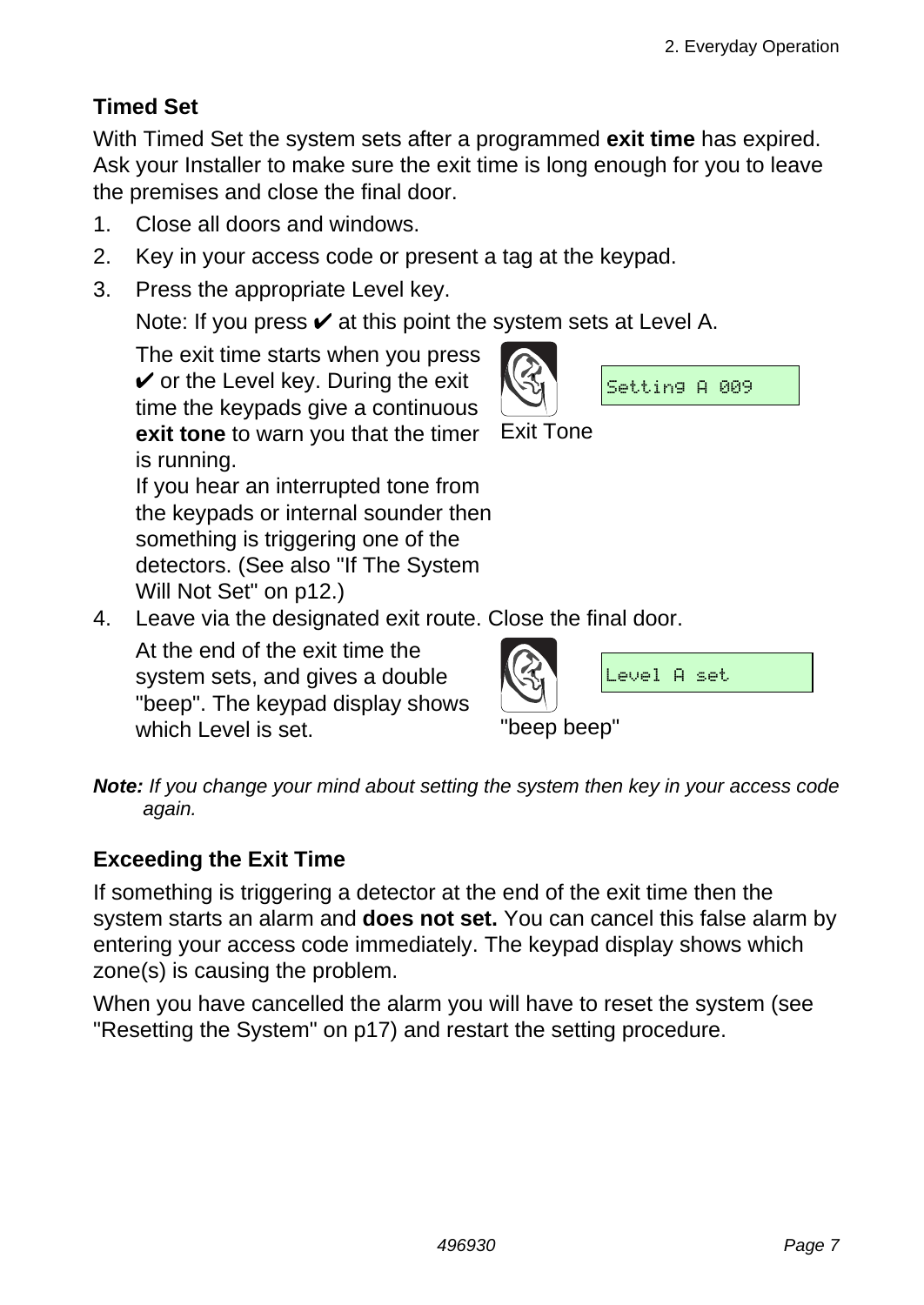### **Final Door Set**

With Final Door Setting the system sets when you close the last door. There is no fixed exit time.

- 1. Close all doors and windows.
- 2. Key in your access code or present a tag at the keypad.
- 3. Press the appropriate Level key. The keypad starts the continuous exit tone.



```
Setting A -
```
Exit tone

4. Leave via the designated exit route and close the final door.

 The system sets seven seconds after you close the door and gives a double "beep".



"beep beep"

The keypad display shows which Level is set.

### **Using an Exit Terminate Button to Set the System**

An Exit Terminate Button is usually a button mounted outside the premises by the final door. Pressing the button completes setting the system.

- 1. Close all doors and windows.
- 2. Key in your access code or present a tag at the keypad.
- 3. Press the appropriate Level key.

 The keypad starts the continuous exit tone.





Exit tone

- 4. Leave via the designated exit route. Close the final door.
- 5. Press the exit terminate button.

 The exit tone stops and the system sets seven seconds after you press the button. The system gives a double "beep" and the keypad display shows which Level is set.



"beep beep"

*Note: The Installer may have programmed your system to set after a fixed time even if you do not press the exit terminate button. This is to make sure your premises are protected even if you forget to press the exit terminate button. Ask your Installer how your system is set up.*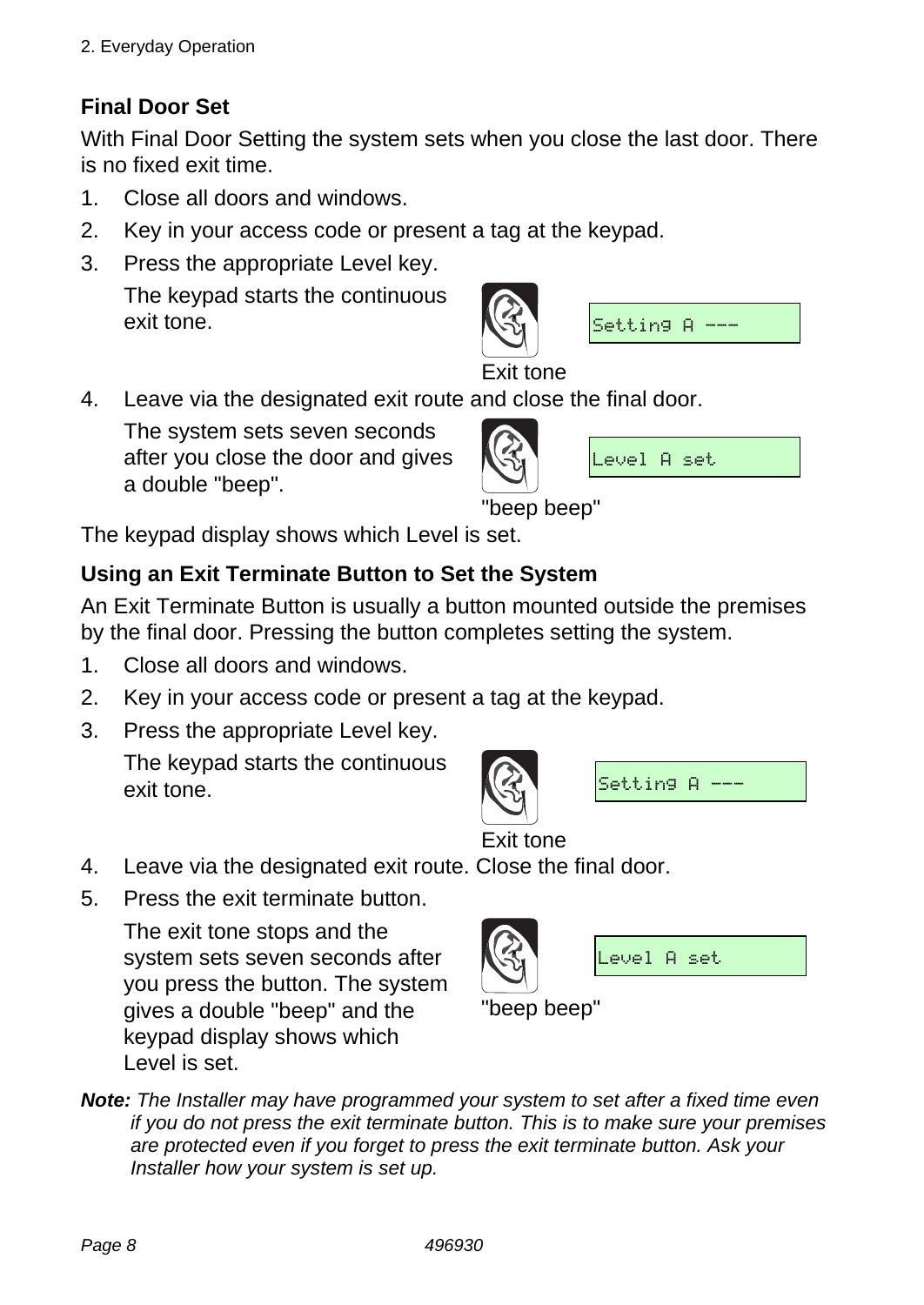#### **Part Setting**

The Installer may have programmed your system so that you can protect part of the premises while the rest is in use. Level keys B, C and D give different part set areas. Level key A always sets the full system. Ask your Installer which zones keys B, C and D cover.

To part set:

- 1. Close doors and windows in the protected area.
- 2. Key in your access code or present a tag at the keypad.
- 3. Press B, C or D.

 The keypad starts the quiet Part Set exit tone (see "Instant Set").



Setting B 009

Part set exit tone

 *Note: Some Levels on your system may be programmed for Silent Set. When setting these Levels the system does not give any tones from the keypads or internal sounder.* 

4. Leave via the designated exit route and if necessary close the final door.

 The exit tone stops and the system sets. The system gives a double "beep" and the keypad display shows which Level is set.



Level B Set

"beep beep"

#### **Instant Set**

The area protected by a part set system may not need an exit route or final exit door. For these areas the Installer may program the B, C or D keys as Instant Set. With Instant Set the system sets as soon as you press B, C or D. The system gives a double "beep" to show that it is set.

*Note: Instant set is not available for key A (Full Set).*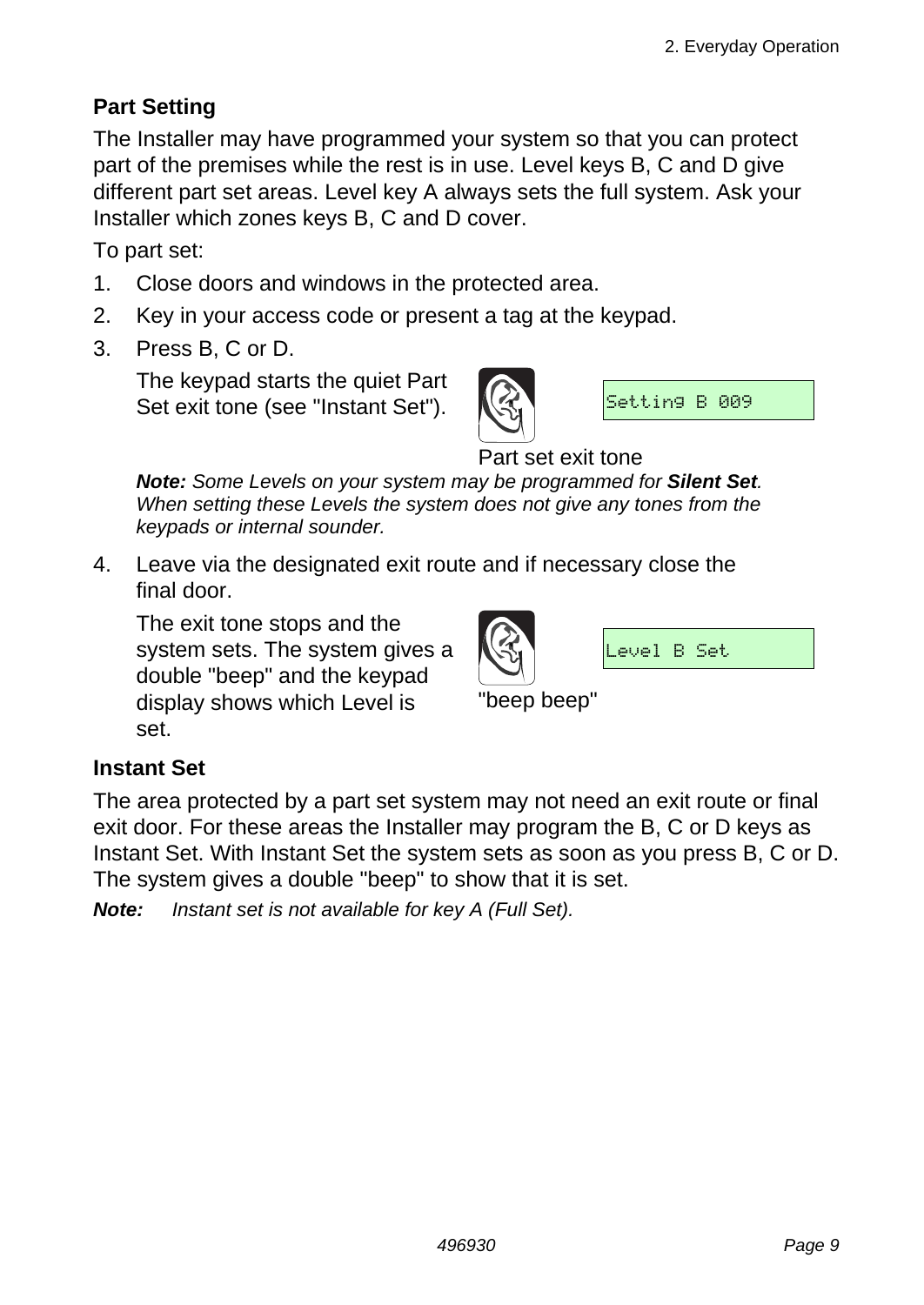2. Everyday Operation

#### **Keyswitch Setting**

1. Close all doors and windows.

 The Ready lamp on the keyswitch should be glowing to indicate that all the detectors are closed. (Some types of keyswitch do not have lamps.)



- 2. **Either** turn the keyswitch to "Full" to set Level A **Or** turn the keyswitch to "Part" to set Level B.
- 3. Leave the premises and close the final door.

 The system gives a double "beep" at the end of the exit time and sets. The Armed lamp glows.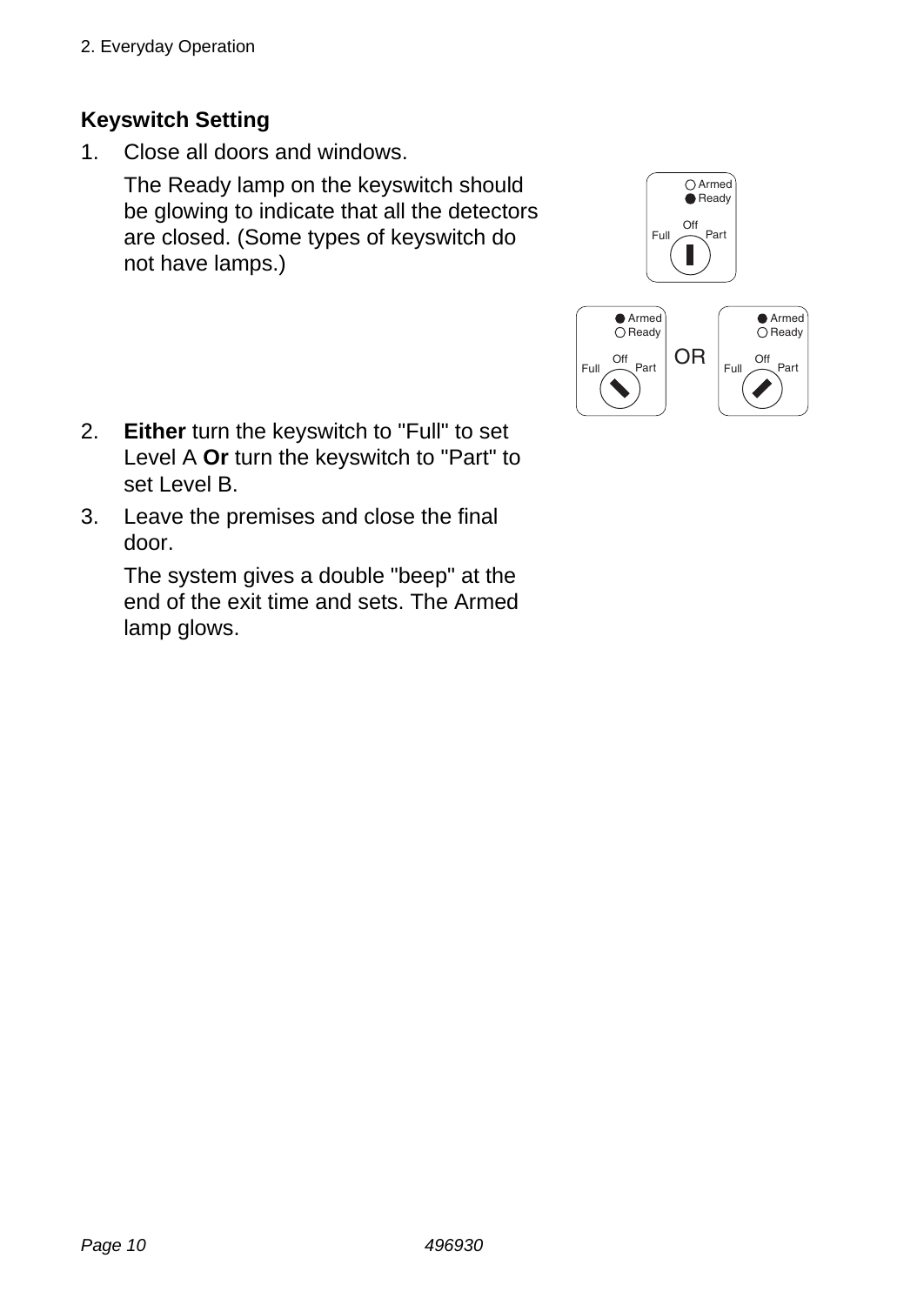#### **Lock Set**

Your installer may have fitted a special lock so that locking the final exit door completes the setting sequence. (The lock contains a switch so that the control unit can sense whether the lock is open or closed).

To use Lock Set:

- 1. Close all doors and windows.
- 2. Key in your access code or present a tag at the keypad.
- 3. Press the appropriate Level key.

 The keypad starts the continuous exit tone. You may hear an interrupted tone if the final exit door is open. Exit tone



4. Leave via the designated exit route and close the final door.

 The keypad sounds the continuous exit tone.



5. Lock the door.

 The exit tone continues for seven seconds, and then you hear a double "beep" as the system sets.

 The keypad display shows which Level is set.



Level A Set

"beep beep"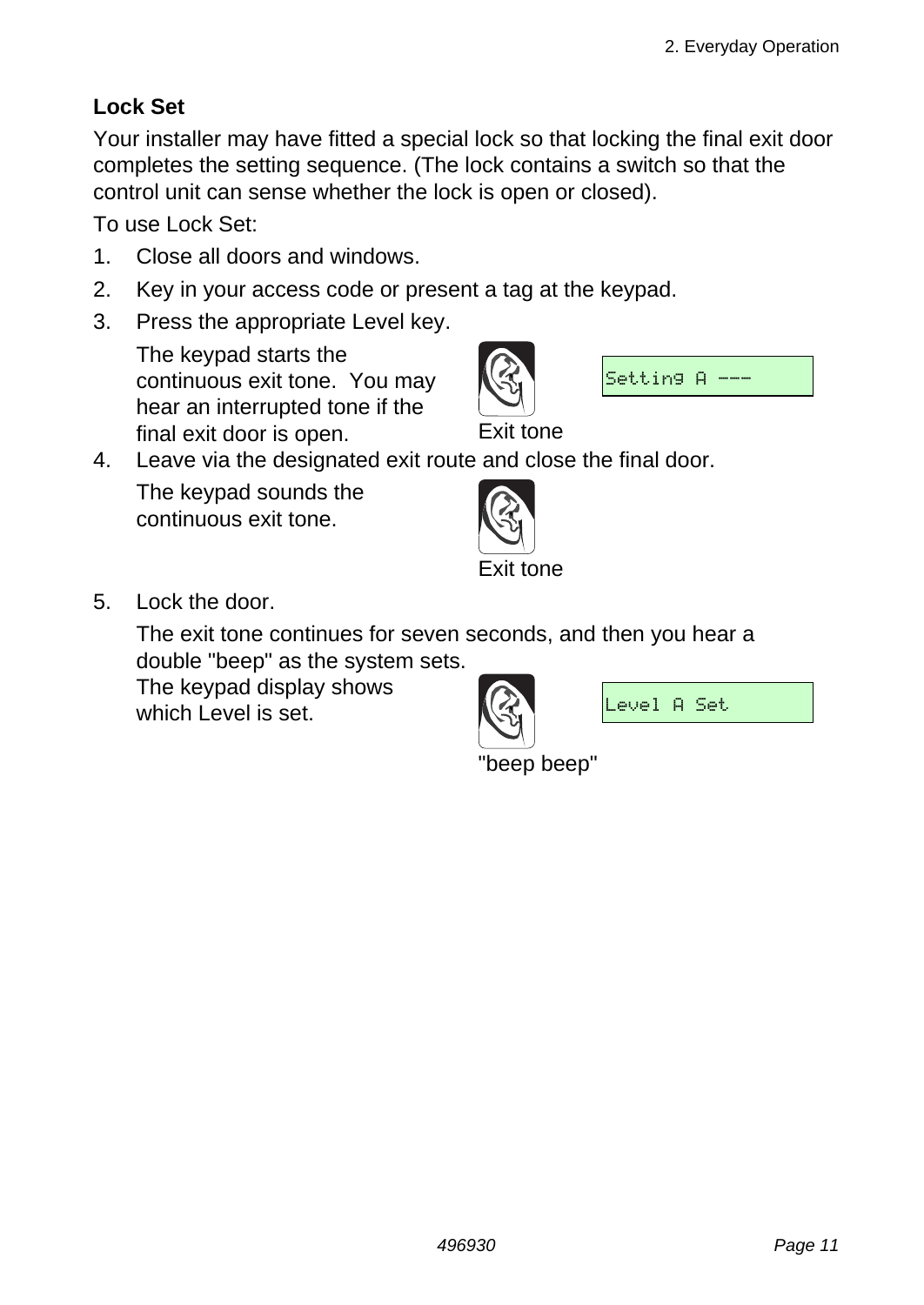# **If the System Will Not Set**

#### **Detector Active**

If you try to set the system while something is triggering one of the detectors in the protected area (for example a door or window is still open) then the keypads or internal sounder will give an interrupted tone and the display will show the zone number of the detector.

- 1. Go to the zone shown on the display and find out what is triggering the detector. If possible remedy the fault.
- 2. Return to the keypad and set the system again.

If no other detectors are active the system sets.

- 3. Repeat steps 1 to 2 if the display shows other zones.
- 4. If you still cannot set the system then call the Installer.

#### **Other Faults (Service Lamp Glowing)**

If the control unit detects a technical fault then it lights the  $\sim$  lamp on the keypad to warn you that there is a problem. (If the fault disappears the control unit switches the  $\angle$  lamp off.) The keypad sounds a soft intermittent "beep" to draw your attention. This attention tone continues even if the  $\triangle$ lamp goes off. To indicate the nature of the fault the control unit makes an entry in the log and displays a short text warning on the keypad when you next enter an access code to set the system.

To acknowledge the warning, press  $\vee$ . The control unit removes the warning message from the display and silences the attention tone. You can carry on and set the system.

For example, if the mains supply is interrupted then  $\sim$  on the keypad glows and the  $\simeq$  lamp flashes. When you next enter your access code to set the system the keypad display shows the words:

MAINS Fail

Select ?

1. Press Y.

The keypad display shows:

2. Carry on and set the system as normal.

If you still cannot set the system after acknowledging a warning then call the **Installer** 

*Note: If the mains electricity supply fails then you can still set the system. Key in your access code and press* Y *then press A, B, C or D followed by* Y*.*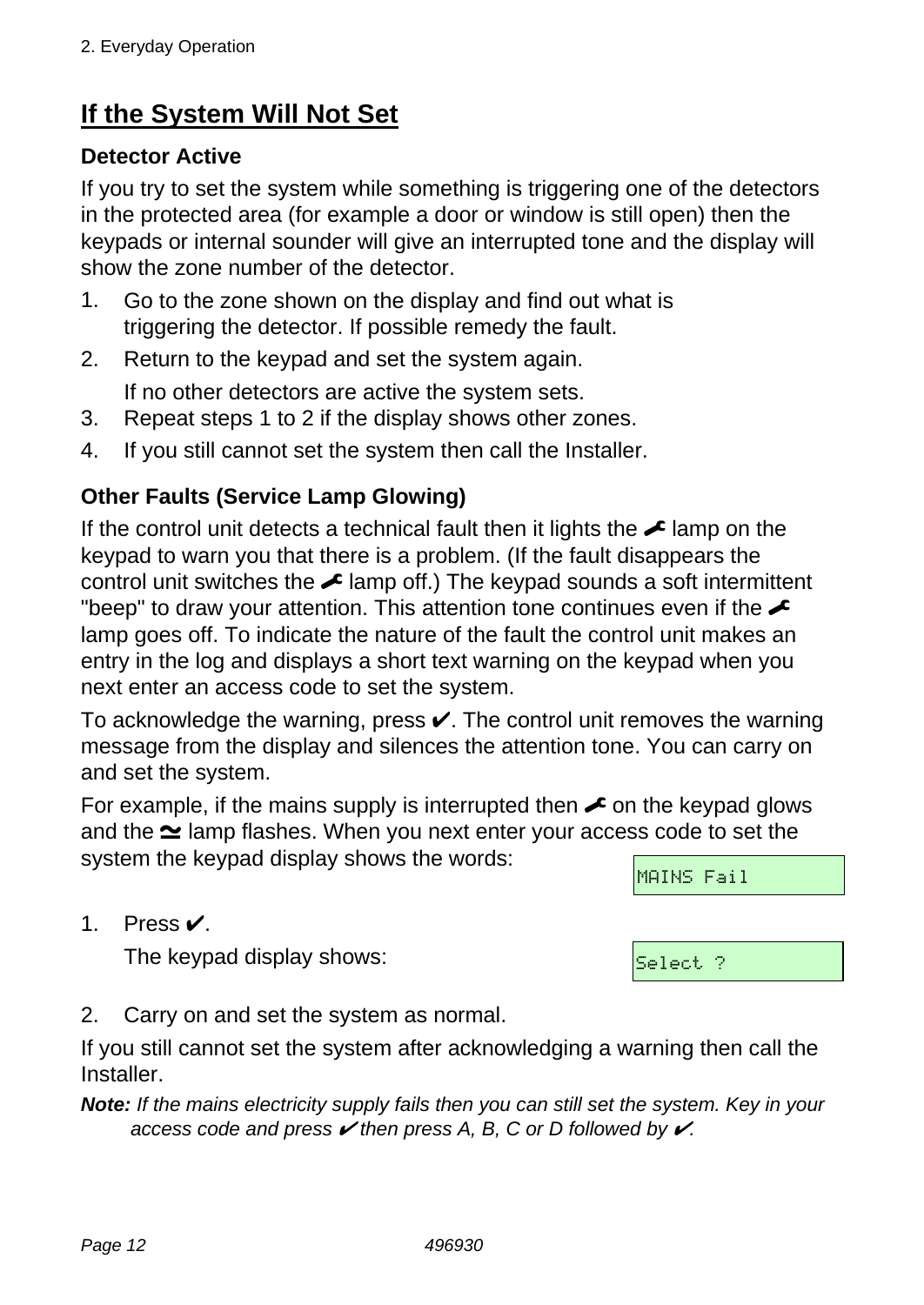# **What To Do When Service and Line Fault Glow**

If you hear an intermittent tone from the keypad, and both the  $\neq$  and  $\boxtimes$ lamps glow then your system may have experienced a temporary telephone line fault.

1. Key in your access code or present a tag

 The tone stops and the display may briefly show:

The  $\triangle$  and  $\boxtimes$  lamps will continue to glow

for as long as the fault is present.

If the system detects that the fault has been rectified, then the  $\sim$  and  $\mathbb{R}$ lamps go off.

If the  $\triangle$  and  $\boxtimes$  lamps remain glowing for more than five minutes then call your alarm service company and report the fault.

You can set the system while the  $\angle$  and  $\boxtimes$  lamps are lit. When setting you may again briefly see the message "Plugby Line Fail". However, note that if a telephone line fault is present during an alarm then the system may not be able to report the alarm.

Plugby line fail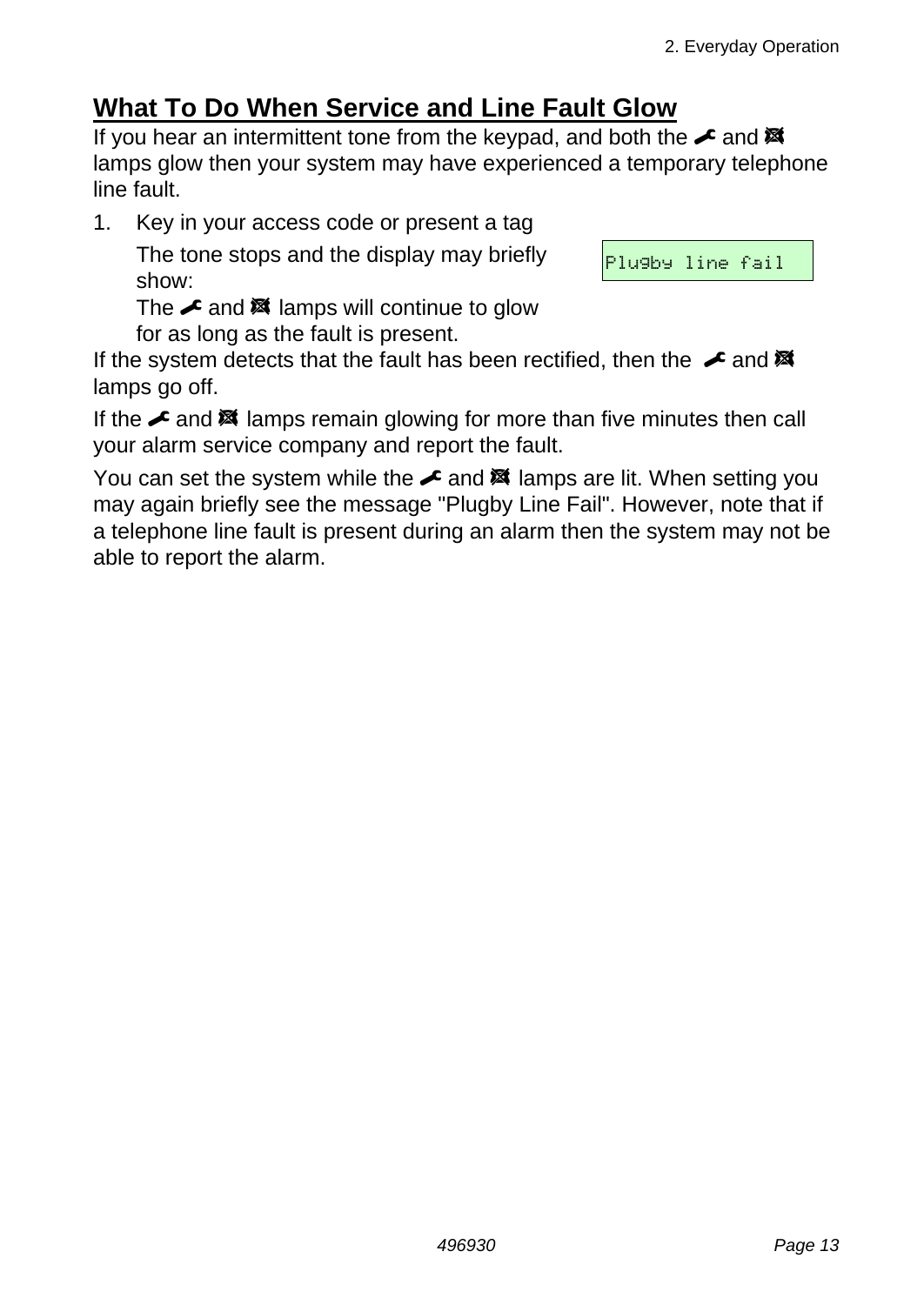# **Unsetting the System**

# **WARNING: If you enter your premises and an internal alarm starts then there may be an intruder.**

#### **Unsetting From a Keyswitch**

Turn the keyswitch to OFF. The system unsets immediately.

#### **Unsetting From the Keypad**

The system has a programmed **entry time**. Ask your Installer to make sure the entry time is long enough for you to enter by the designated entry route, get to the keypad and unset the system.

The entry time starts when you open the designated entry door. During the entry time the keypads give a "galloping" **entry tone** to warn you that the timer is running.

1. Enter through the designated entry door and go to the keypad.

 As you enter the premises the system starts the entry timer and the keypads give the entry tone.



2. Key in your access code or present a tag The entry tone stops and the system gives a double "beep". **The system is now unset.** 

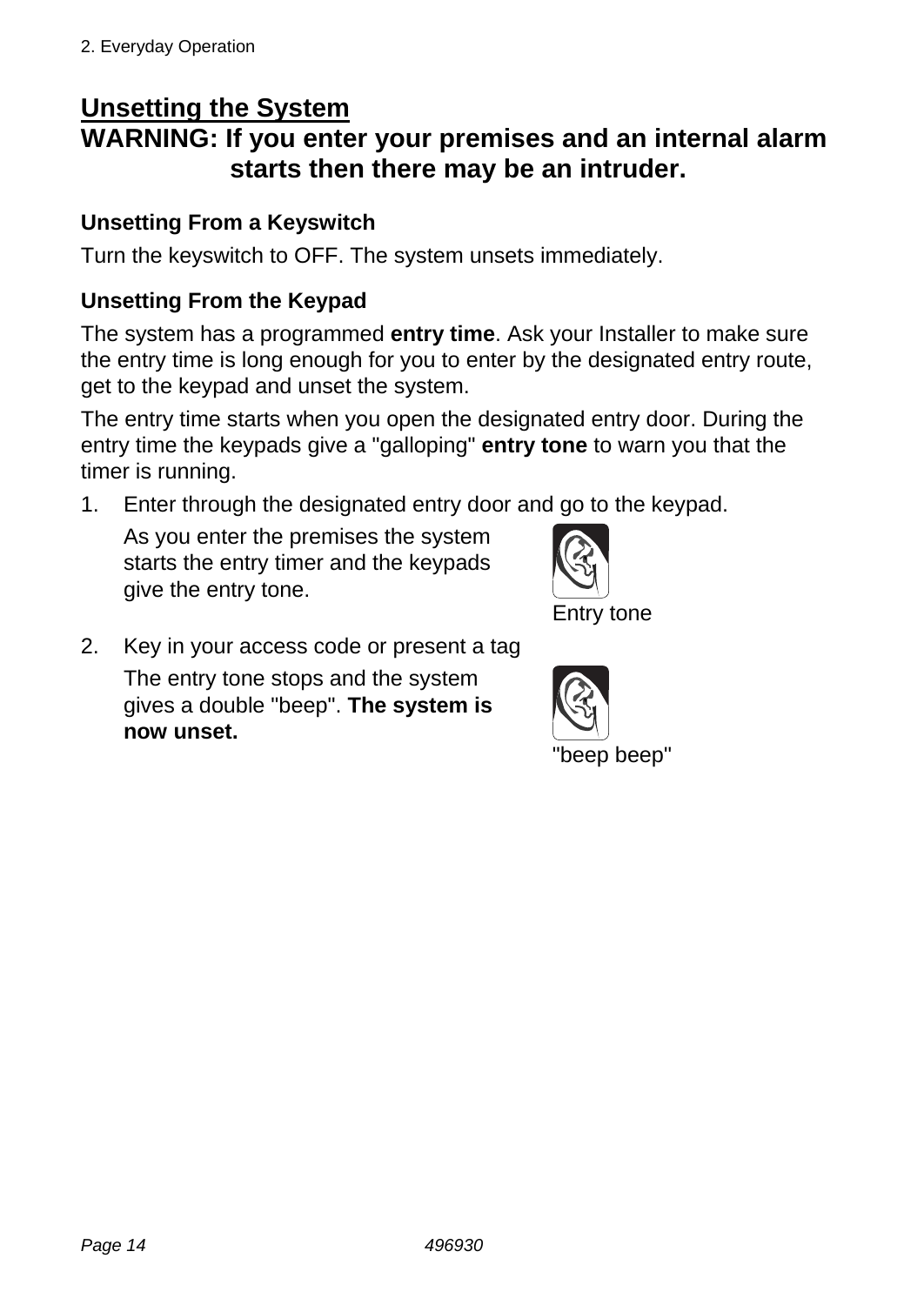#### **Unsetting with a Lock Switch**

If the installer has fitted the final exit door with a lock switch:

1. Unlock the door.

 The keypad gives a continuous exit tone. At this point you can lock the door again and the system will remain set.



2. Enter through the designated entry door and go to the keypad.

 As you enter the premises the system starts the entry timer and the keypads give the entry tone.



2. Key in your access code or present a tag.

 The entry tone stops and the system gives a double "beep". **The system is now unset.** 



#### **If You Exceed the Entry Time**

If you regularly have problems exceeding the entry time, ask your Installer about "Dual Ply Entry" and "Alarm Abort".

If your system is programmed for **Dual Ply Entry**, then the control unit adds a 30 second grace period to the end of the entry time. During that grace period the keypads give a high pitched continuous tone to warn you that the entry time has run out.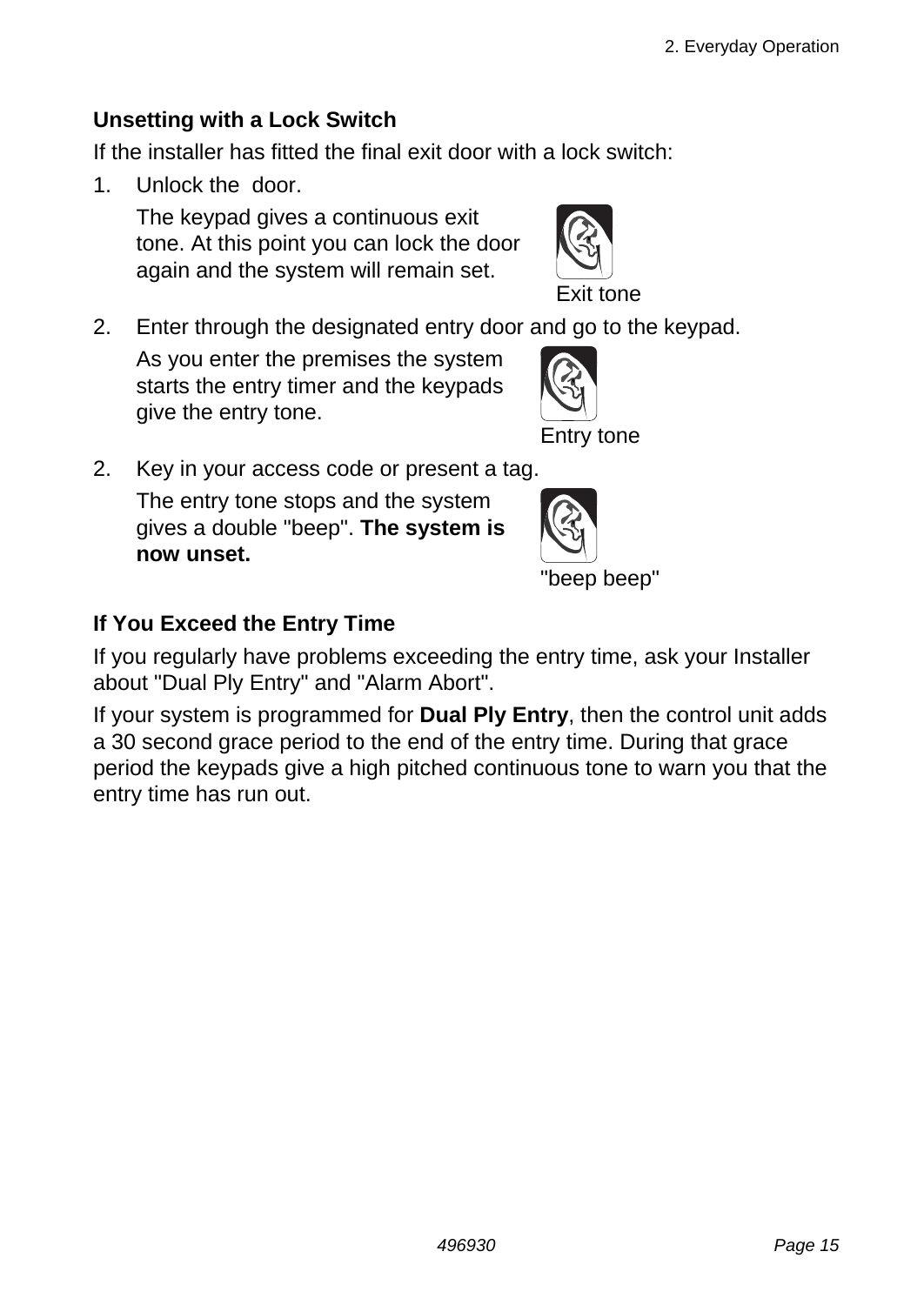# **Starting Alarms Yourself**

There are three types of alarm that you can start yourself: PA (Panic), Medical Assistance, and Fire. Your Installer must program your system to enable these functions. You can start these alarms from the keypads by pressing two keys at the same time. Remember:

# To start a Panic Alarm:

On a keypad press 1 & 3 together.

To start a Medical Assistance Alarm:

On a keypad press 4 & 6 together.

To start a Fire Alarm:

On a keypad press 7 & 9 together.

## **Duress Code**

There may be a time when an intruder forces you to unset your alarm system. There is a special duress code designed to allow you to unset the system while you are being watched. When you use the code the alarm system sends a silent panic alarm to the communication device. The alarm system gives no other indication that you are using the duress code.

*Note: You must ask your Installer to make sure the duress code facility is available. To create the duress code see page 20.*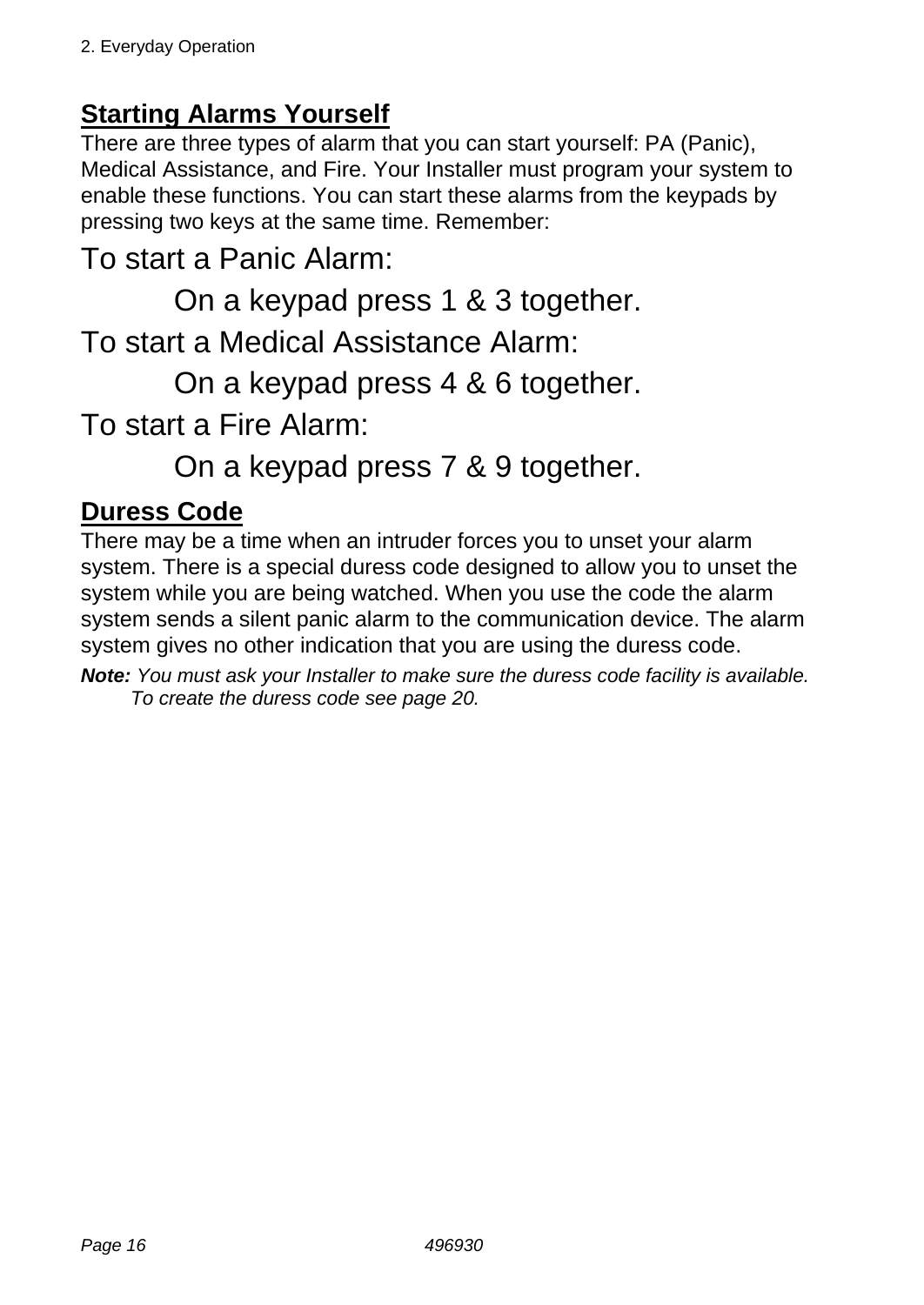# **3. After an Alarm**

When your system raises an alarm you must **disarm** it in order to switch off the sounders and strobes. The system keeps a record of which zone(s) triggered the alarms, and shows the zone number(s) on the keypad display. Once you have disarmed the system, you must **reset** the system before you can start using it again.

# **Fire Alarm**

The system gives a fire alarm by sounding a warbling tone from the keypads

and alarm sounder. The display shows the letters "Fire".

- 1. Evacuate the premises and call the Fire Brigade. Do not attempt to unset the alarm.
- 2. When the premises are safe, follow the instructions below.

# **Disarming the System**

If the system is full set then:

- 1. Go to the keypad via the entry route.
- 2. Key in your access code or present a tag

 The sounders go quiet and the system gives a double "beep" to show that it is unset. The keypad display shows alarm and the zone number of the first detector to be triggered. You may also see the  $\blacktriangleright$  lamp glowing.

- 3. Establish the cause of the alarm.
- 4. Carry on to reset the system.

# **Resetting the System**

There are three different methods for resetting. You can tell which method your system uses by looking at the  $\blacktriangleright$  lamp after an alarm.

- If the **F** lamp is off then the system uses **Customer Reset**. You can reset the system yourself from the keypad.
- If the **F** lamp glows after an alarm then your system uses **Engineer Reset**. Call your alarm company and ask for an engineer to visit the premises to reset the system.

Zone 02

"beep beep"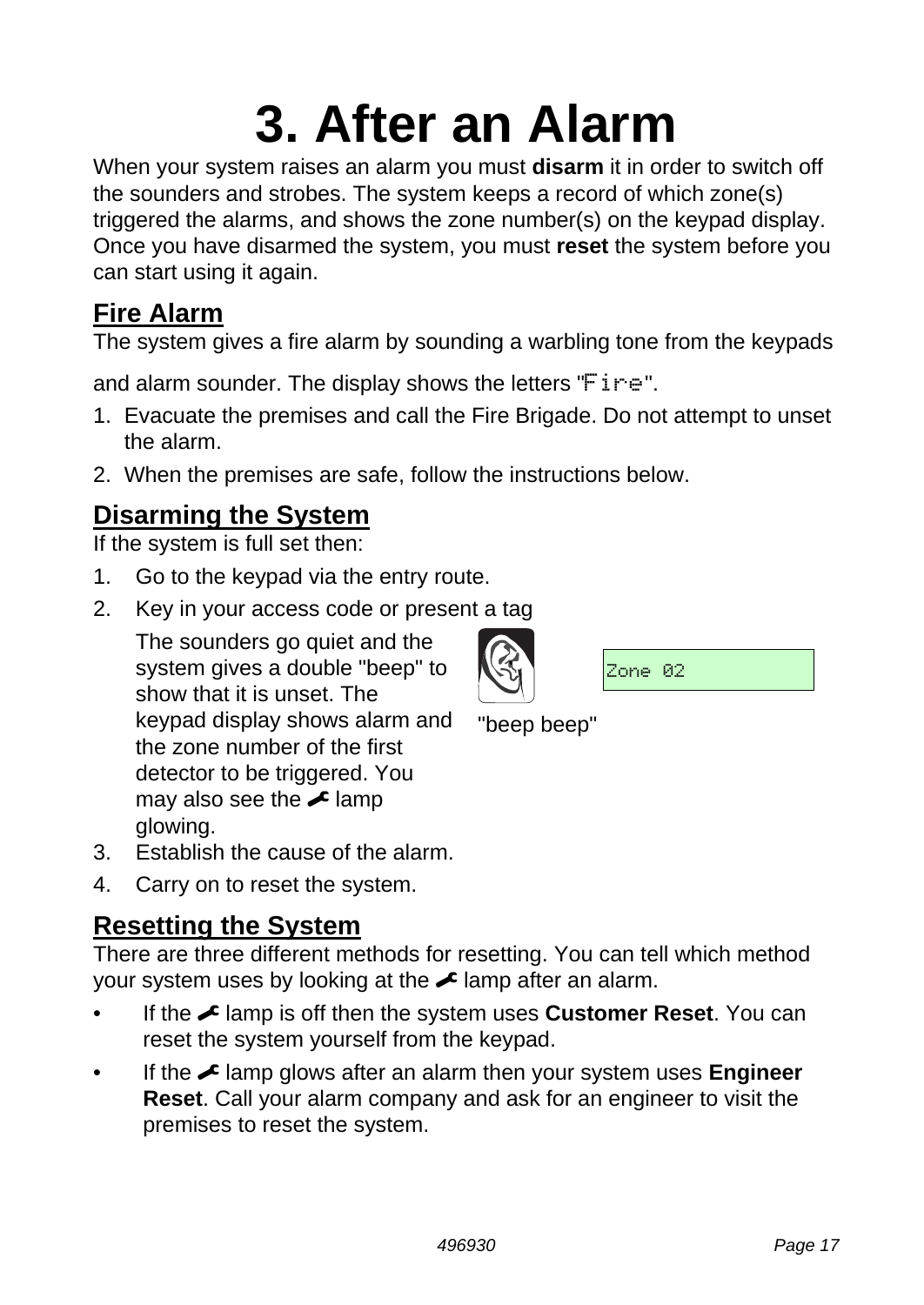If the  $\neq$  lamp glows after an alarm **and** your system is connected to an communication device then your system may use **Remote Reset**. Your alarm company will give you instructions over the phone and a special code so that you can reset the system from the keypad.

#### **Customer Reset**

- 1. Key in your access code or present a tag and press  $\checkmark$ .
	- The display clears.
- 2. You can now use your system as normal.

#### **Remote Reset**

Before starting this process, make sure you have a pen and paper to hand. You will need to write down some information shown on the keypad. If you have not carried out a remote reset before, read the instructions through before starting.

- 1. Key in your access code or present a tag The display shows:
- 2. Press Y.

 The display shows a four digit Reset Code.

3. Write down the four digit Reset Code.

*Note: that the system will display the Reset Code for 30 seconds and then return to showing the first detector to alarm. If you miss the Reset Code repeat steps 1 to 3.* 

4. Contact your alarm company.

 The company will ask a few questions to make sure you are who you say you are. They will then ask for the circumstances of the alarm, and for the Reset Code. If they do not need to send an Engineer to check the system they will give you an "Anti Code".

5. Key in the Anti Code on the keypad. The display clears and the

Service lamp goes out.

6. You can now use your system as normal.

04/02/00 17:33

Select?

Reset code = 1234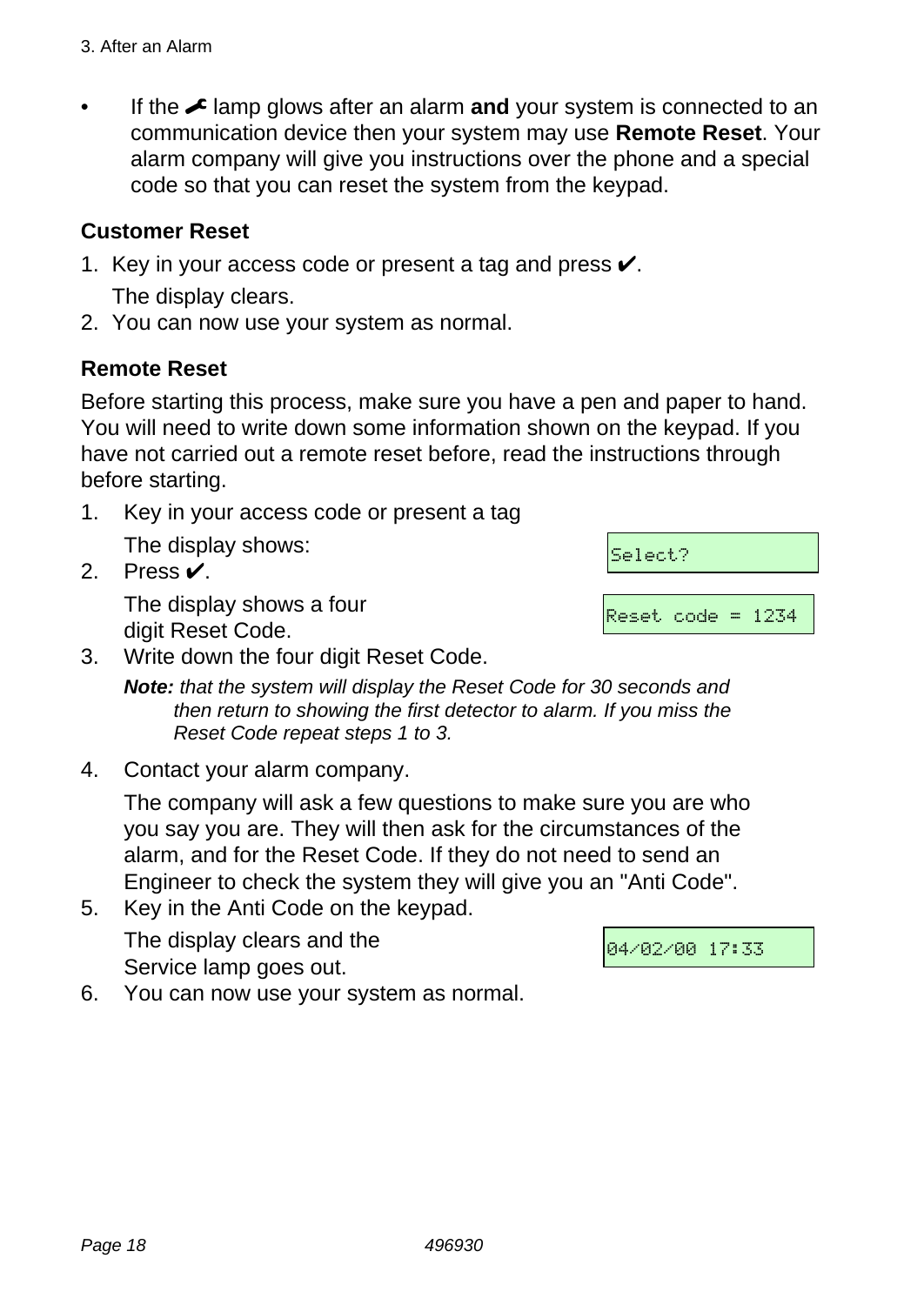# **4. Special Functions**

# **Introduction**

From the keypad you can perform a number of other functions, apart from setting and unsetting the system. These functions are:

| [Access code] + $\times$    | Omitting zones.                                                           |
|-----------------------------|---------------------------------------------------------------------------|
| [User 01 Access code] $+4$  | Changing access codes and user names.                                     |
| [Access code] $+5$          | Reading the system log.                                                   |
| [User 01 Access code] $+ 6$ | Setting the time and date.                                                |
| [Access code] $+ 7$         | Turning the chime on or off.                                              |
| [ $Access code] + 8$        | Testing the sounders.                                                     |
| [Access code] $+9$          | Testing the zones.                                                        |
|                             | To use those functions you must key in your access sade or present a text |

To use these functions you must key in your access code or present a tag and then press a number key. The rest of this section describes each function in turn.

# **Omitting Zones**

Your system may be programmed so that you can omit individual detectors. Ask your Installer which zones can be omitted.

To omit a zone:

1. Key in your access code or present a tag and press X. The display shows:

|  | Omit Zone? |  |
|--|------------|--|

- 2. Press the number of the zone you want to omit (for example, key in 07 to omit zone 7).
- 3. Press Y.

The sounder gives a double beep and the display shows the zone number followed by an "o":

Omit Zone 07o

*Note:* 

*If the display shows a "x" after the zone number then you cannot omit that zone.* 

*To omit further zones repeat steps 2 and 3.* 

4. Press X to finish.

To set the system with an omitted zone: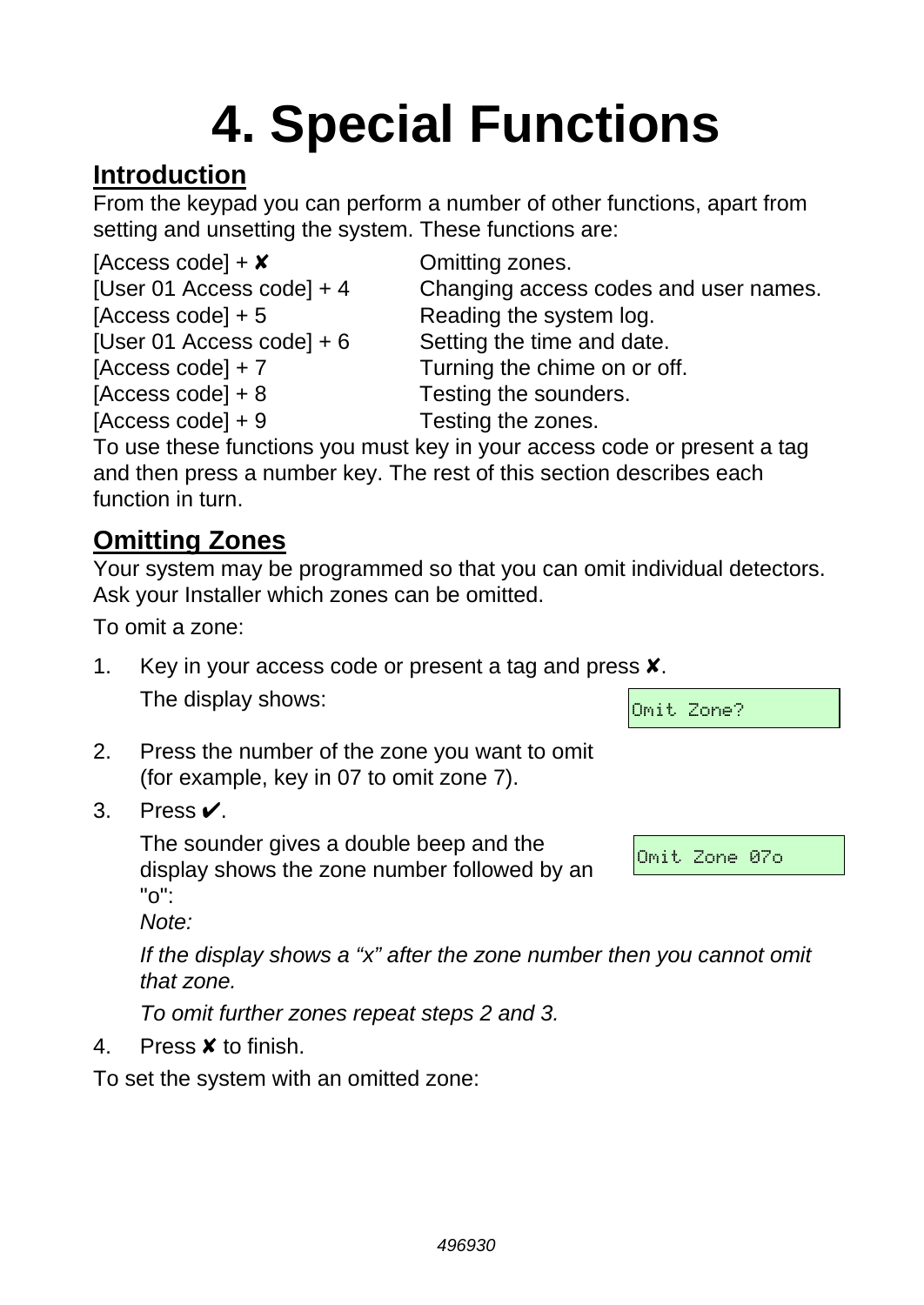- 5. Key in your access code (or present a tag) and press a Level key..
- 6. The control unit gives an error tone and the display shows (for example):

A:Omit Zone 07?

7. Press Y.

If necessary, press  $\mathbf y$  again for each omitted zone shown on the display.

(If you wish to escape press  $\boldsymbol{\mathsf{x}}$ .)

After you press  $\mathbf y$  for the final omitted zone the control unit starts to set.

To reinstate a zone repeat steps 1 to 4. At step 3 press  $\checkmark$  and "o" will disappear. Press X to exit.

Omissions are not permanent. When you unset the system the control unit reinstates all omitted zones for the level you have unset.

# **Access Codes**

The system can store up to 16 different user access codes. For security you should give one code to each person who has responsibility for setting and unsetting the system. Do not allow users to share codes.

Every time someone enters an access code on the keypad the system records the event in its log. To distinguish all the users and keep their access codes hidden, the log shows each user as a number, for example "User 02", "User 03" and so on.

When delivered from the factory all access codes are set to default numbers. User 01 default access code is "1234". You should change this immediately to a code that only you know. User 01 is the only access code that can change other access codes.

User 02 default access code is "X 002", User 03 is "X 003" and so on up to User 16 (**X** 016). However, the default access codes for these users cannot set or unset the system, or use any of its special functions.

#### **Duress Code**

If your system is connected to a communication device, you may want to give some of the users a **Duress Code** as well as their normal access code. If a user enters the Duress Code to unset the system, then the control unit sends a silent Panic alarm call to the communication device. The Duress Code is designed for times when a user is being forced to unset the alarm system by an intruder.

The default Duress Code is "X017". This code is inactive until you change it.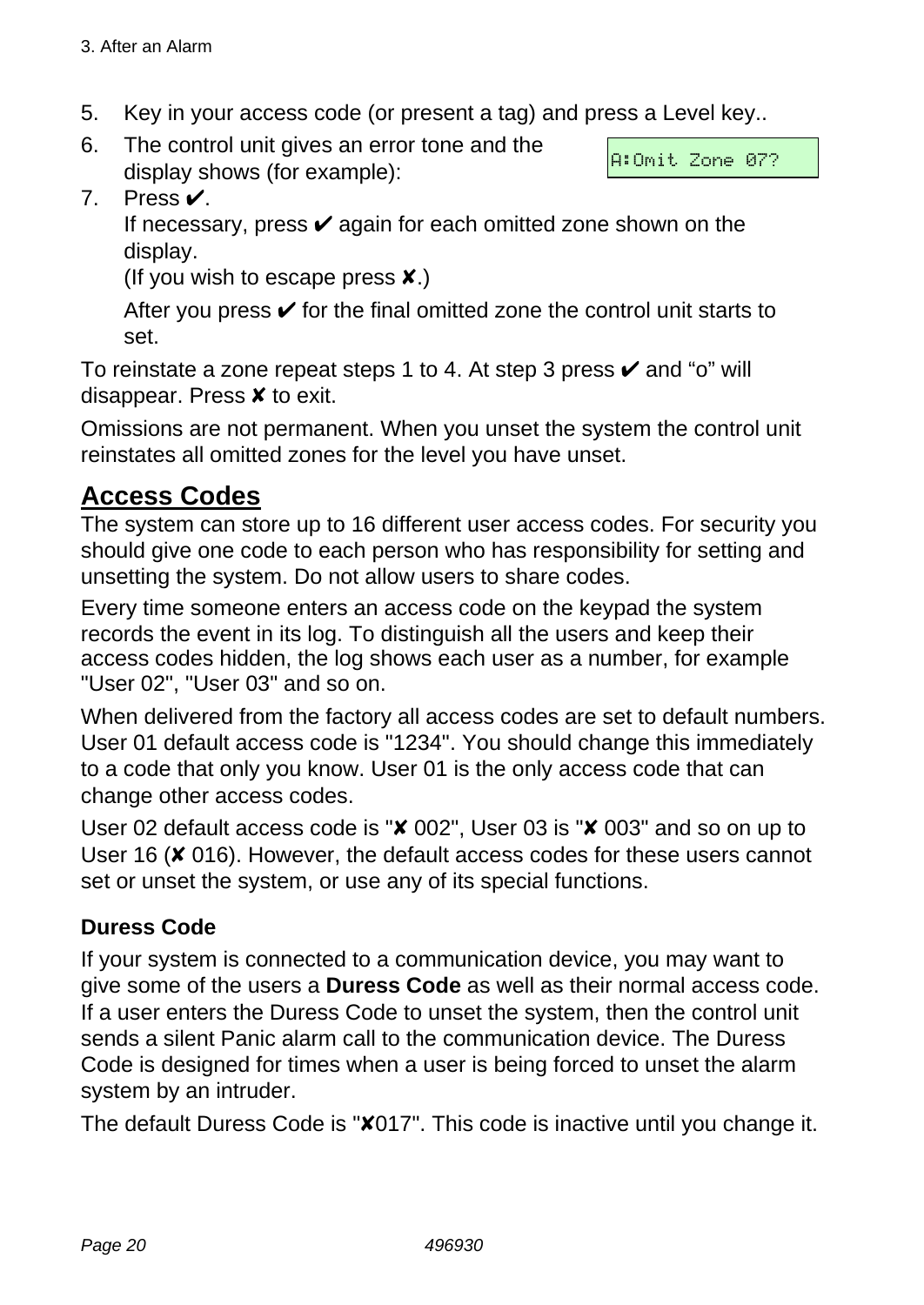#### **Changing Access Codes**

- 1. Enter User 01 access code. The display shows:
- 2. Press 4. The display shows:

*Note:* If the system does not already have a code then it uses **X**002 for user 02. X*003 for user 03 and so on.* 

3. Key in the access code you wish to change and press  $\checkmark$ .

 The display shows (for example): At this point you can change the text that the system displays on the keypad for each user code. See "Changing User Names" below. If you do not wish to change the text then press  $\mathbf{\check{v}}$  again.

4. Key in the new access code that you wish to use.  *Note: Do not use 0 (zero) as the first digit of the code.* 

If you wish to delete a code, key in "0000".

5. Press  $\mathbf{\nabla}$  to store the new code.

### **Changing User Names**

When you key in the access code and press  $\vee$  in step 3 above, the display shows the current user name with a flashing cursor under the first letter. Enter letters from the keypad one at a time by pressing a number key repeatedly until the display shows the letter you want. You may already be familiar with typing out short messages on a mobile phone using the same sort of system. Figure 3 on the next page shows which letters are assigned to each key. Press C to move the cursor to the next space for a new letter.

If you make a mistake press C or D to move the cursor over the letter you want to change, and key in the new letter. If you want to delete a name completely press D to move the cursor under the extreme left hand character of the name. Press D again. The display clears the old name.

The system can store a maximum of 12 characters per name, including spaces and punctuation marks.

When you have finished entering the user name press  $\checkmark$ .

| Select? |           |  |
|---------|-----------|--|
|         |           |  |
|         |           |  |
|         | Old Code= |  |



U02:User 2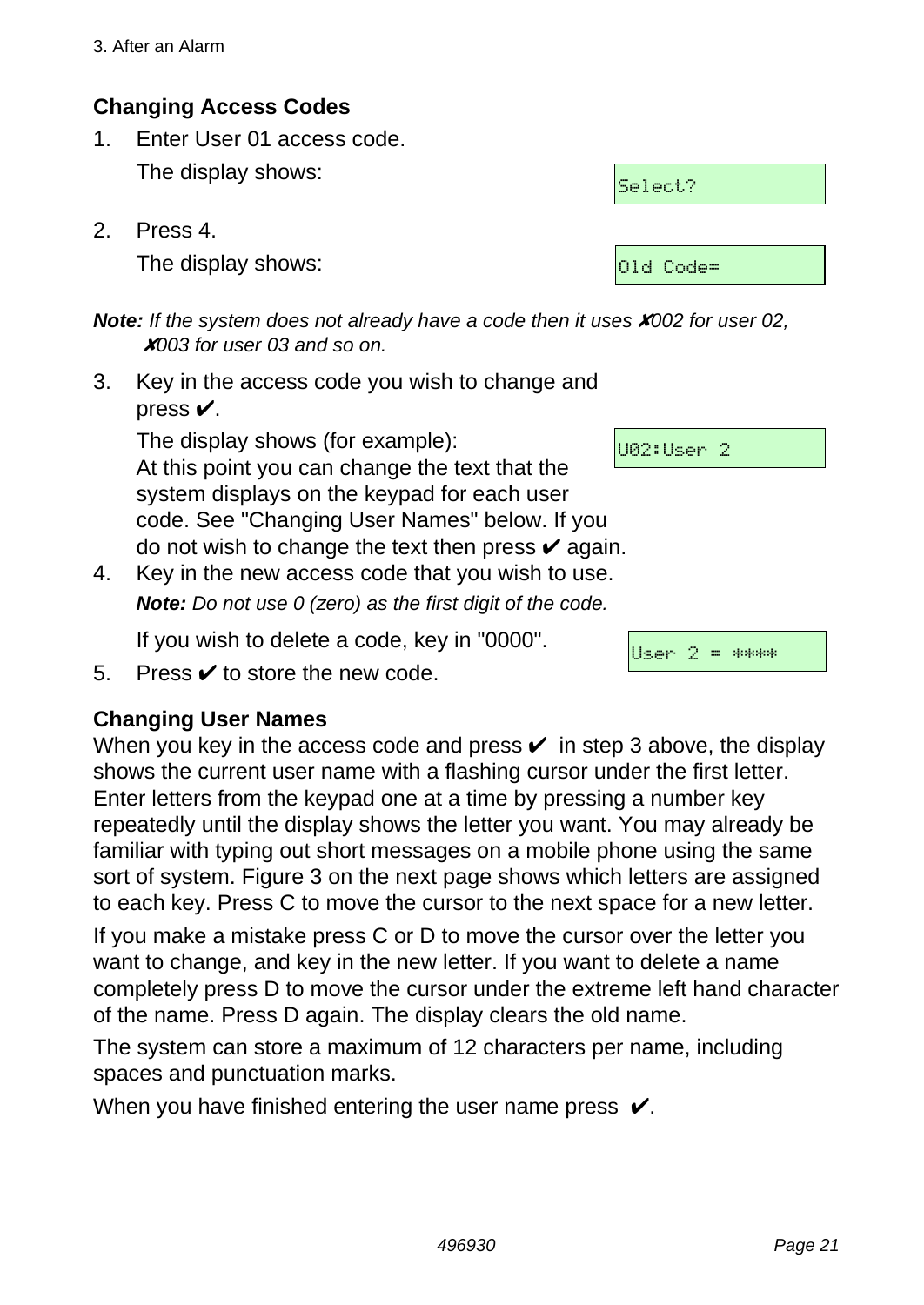

Figure 3. Letters Generated by Each Number Key

### **Proximity Tags**

If the installer has fitted your keypad with a 934 SCANPROX module you can program the system to recognise individual proximity tags. Users can then employ these tags in place of access codes.

A tag acts as an alternative to a user access code. You can assign a user a tag, an access code, or both. You cannot assign a tag to the Master User (user 01) or the Engineer (user 00). This means that you can assign up to 15 tags per system, one for each of users 02 to 16.

When presenting a tag to the keypad for programming or for normal use, make sure that the tag is touching the front of the keypad to the left of the display.

### **To Add a Tag**

1. Key in User 01 access code while the system is unset.

The display shows:

| Select?   |  |
|-----------|--|
|           |  |
| Old Code= |  |

- 2. Press 4 to select the change codes option. The display shows:
- 3. Enter the access code of the user that you want to program a tag for and press  $\mathcal{V}$ .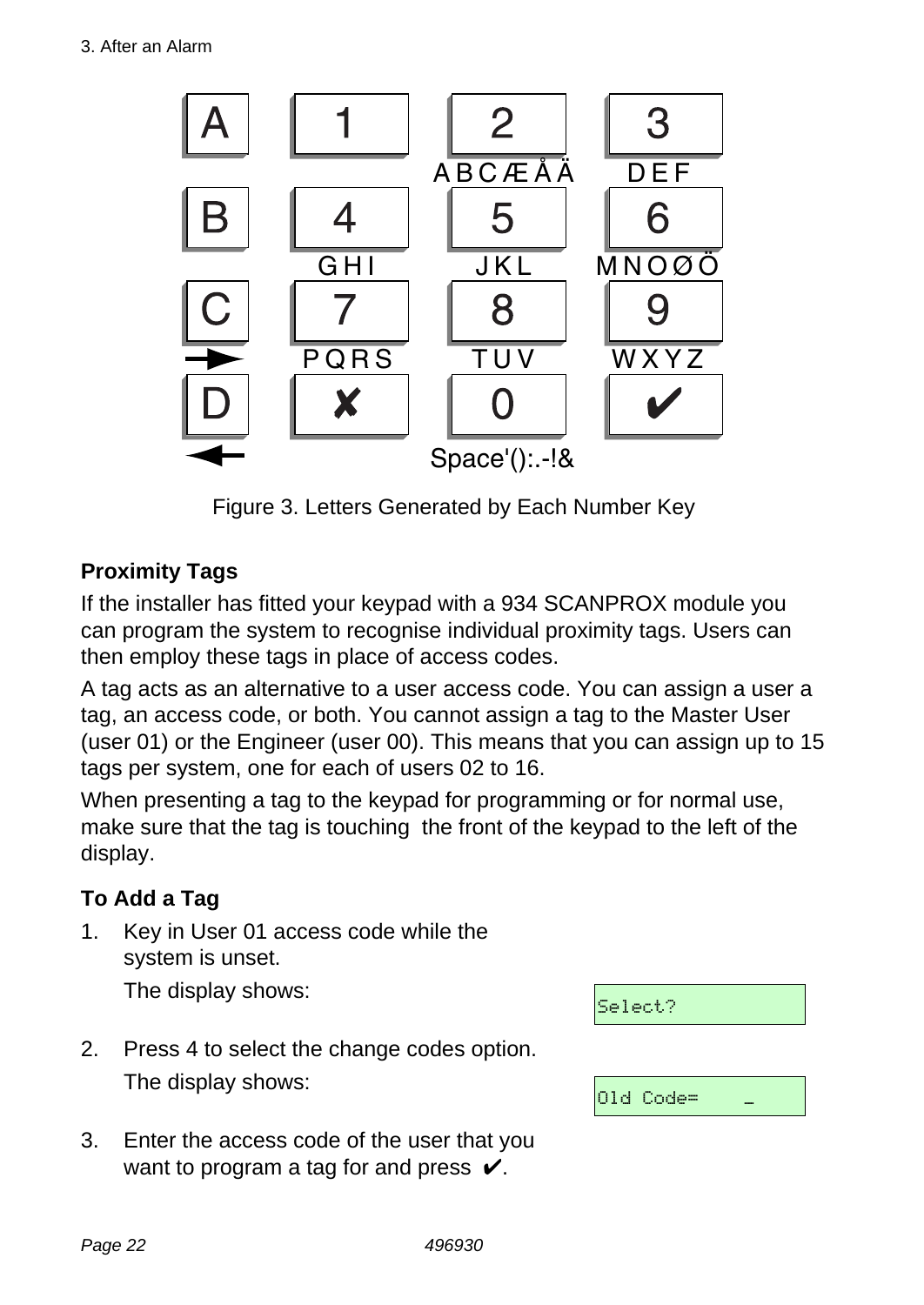The display shows the user number and any text description you have programmed for that user.

4. Press Y.

 The display shows the user number and an underscore, for example:

5. Present the proximity tag to the front of the keypad (see page 4).

 The system learns the identity of the tag and links it to that user number. The keypad gives a double beep to show that the system has learned the tag successfully. "beep beep" The keypad displays the date and time.

6. Repeat steps 1 to 5 for other tags, as necessary.

### **To Delete a Tag:**

*Note: If you delete a tag you also delete the user's access code.* 

1. Key in User 01 access code while the system is unset.

The display shows:

- 2. Press 4 to select the change codes option. The display shows:
- 3. Enter the User 01 access code again and press  $V$ .

 The display shows and any text description for that user.

4. Press **x** repeatedly until the display shows the user number of the tag you want to delete.

 The display shows the user number and any text you have programmed for that user.

- 5. Press Y.
- 6. Key in "0000" and press  $\checkmark$ .

 The system deletes the tag and the user's access code. The keypad gives a double beep. "beep beep"





|  | 01d Code= |  |
|--|-----------|--|
|  |           |  |
|  |           |  |
|  |           |  |

 $S = 100 + 2$ 

User 01

U06:JONES

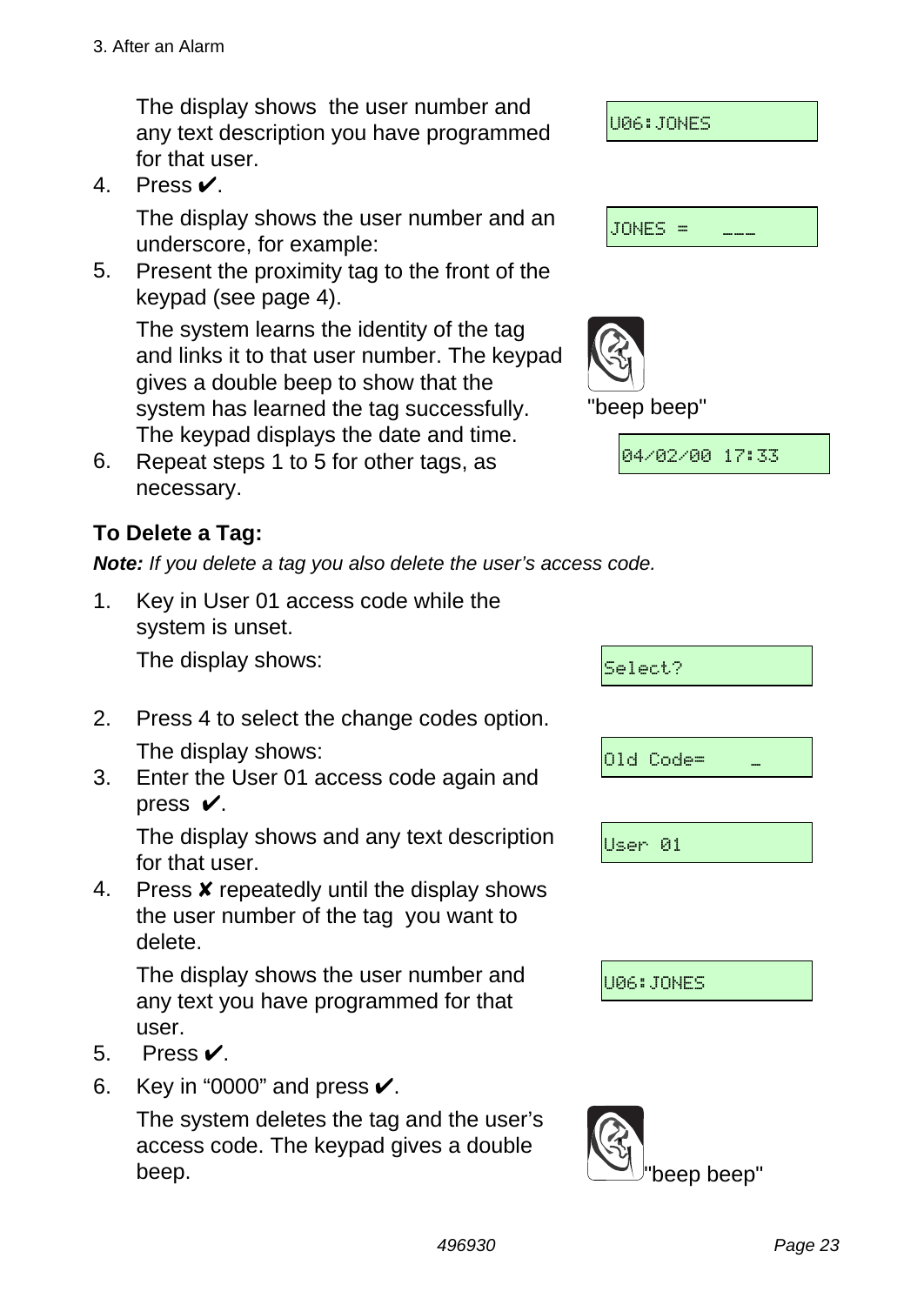# **Using the Log**

The system keeps a log of the last 250 events. You can examine this log from the keypad. To use the log:

- 1. Key in your access code or present a tag
- 2. Press 5.

 The display shows the most recent event, for example:

U01 Change U02

The display shows a short message for each type of event. Table 1 on the next page shows each of the messages that you might see, and their meaning.

- 3. Press  $\checkmark$  to toggle the display between the time and date of the event and the log report. Press 1 to see earlier events in the log. Press 3 to see more recent events.
- 4. Press  $\boldsymbol{\mathsf{X}}$  to stop using the log.

#### **Table 1. Log Event Codes**

| <b>Message</b>         | Meaning                                                      |
|------------------------|--------------------------------------------------------------|
| <b>EEProm Fail</b>     | Internal error, contact Installer.                           |
| Codes Defaulted        | The access codes have been reset to default values.          |
| Clear Log              | The system programming has been returned to default values.  |
| <b>System Startup</b>  | System was started (power applied).                          |
| <b>System Tamper</b>   | Bell or bell wiring tamper.                                  |
| <b>System Tamp Rst</b> | System tamper reset.                                         |
| Lid Tamper             | Control unit lid opened.                                     |
| Lid Tamper Rst         | Lid tamper reset                                             |
| Sounder Tamper         | Sounder lid opened.                                          |
| Sounder Tamp Rst       | Sounder tamper reset.                                        |
| Unn On-Site            | User nn (see next page) put system into programming mode.    |
| Unn Off-Site           | User nn (see next page) took system out of programming mode. |
| Unn Change             | User nn (see next page) changed their user code.             |
| Unn Delete             | User nn (see next page) deleted their user code.             |
| Unn L# Set             | User nn (see next page) set Level #.                         |
| Unn L# UnSet           | User nn (see next page) unset Level #.                       |
| $U21L#$ Set            | Keyswitch set Level #.                                       |
| U21 L# UnSet           | Keyswitch unset Level #.                                     |
| <b>System Rearmed</b>  | System auto rearmed.                                         |
| Unn Znn Omit           | User nn (see next page) omitted zone nn.                     |
| Unn Znn Unomit         | User nn (see next page) re-instated zone nn.                 |
| Fire Znn Alarm         | Fire alarm at zone nn.                                       |
| Fire Znn Rstr          | Fire alarm at zone nn restored.                              |
| Fire Znn Reset         | Fire alarm at zone nn reset.                                 |
| PA Znn Alarm           | Panic alarm at zone nn.                                      |
| PA Znn Rstr            | Panic alarm at zone nn restored.                             |
| Unn System Unset       | User nn (see next page) unset system.                        |
| PA Knn Alarm           | Panic alarm started at keypad nn.                            |
| Burg Znn Alarm         | Intruder alarm at zone nn.                                   |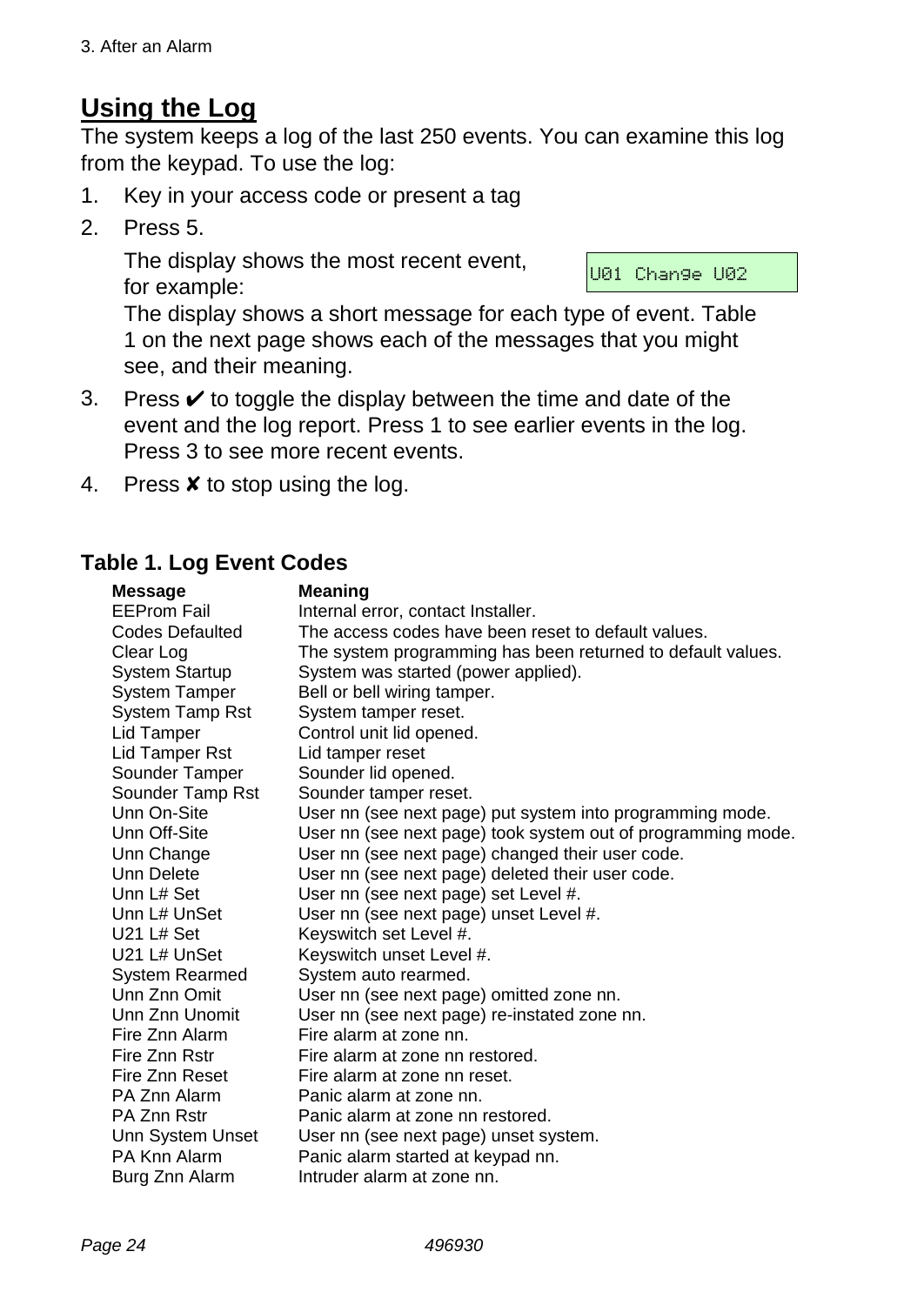| Set Fail Znn                                                                                                                                                                                               | Setting failed because of zone nn.                                                                                                                                                                                                                                                                                                                                                                               |
|------------------------------------------------------------------------------------------------------------------------------------------------------------------------------------------------------------|------------------------------------------------------------------------------------------------------------------------------------------------------------------------------------------------------------------------------------------------------------------------------------------------------------------------------------------------------------------------------------------------------------------|
| Burg Znn Rstr                                                                                                                                                                                              | Intruder alarm at zone nn restored.                                                                                                                                                                                                                                                                                                                                                                              |
| Tamper Znn                                                                                                                                                                                                 | Tamper at zone nn.                                                                                                                                                                                                                                                                                                                                                                                               |
| Knn Missing                                                                                                                                                                                                | Keypad nn missing.                                                                                                                                                                                                                                                                                                                                                                                               |
| Knn Restore                                                                                                                                                                                                | Keypad nn restored.                                                                                                                                                                                                                                                                                                                                                                                              |
| Knn Tamper                                                                                                                                                                                                 | Tamper at keypad nn.                                                                                                                                                                                                                                                                                                                                                                                             |
| Knn Excess Keys                                                                                                                                                                                            | Too many keys pressed at keypad nn (someone may be trying to                                                                                                                                                                                                                                                                                                                                                     |
| <b>Tel Line Fault</b><br>Tel Line Rstr<br>Comms Fail<br>AC Fail<br><b>AC Restore</b><br>Low Battery<br>Low Batt Rstr<br><b>Batt Missing</b><br><b>Batt Missing Rstr</b><br>Aux DC Fail<br>Aux DC Fail Rstr | guess the access code).<br>Telephone line fault detected.<br>Telephone line restored.<br>The communicator failed to report.<br>Mains failed.<br>Mains restored.<br>Standby battery is low.<br>Standby battery restored.<br>12V supply from standby battery not present.<br>12V supply from standby battery restored.<br>Power supply to wired detectors has failed.<br>Power supply to wired detectors restored. |

In the log user codes are represented by numbers as follows:

|          | U00 Installer   | U <sub>19</sub> Idle |                  |
|----------|-----------------|----------------------|------------------|
|          | U01 User code 1 |                      | U21 Keyswitch    |
| $\cdots$ |                 |                      | U22 Remote Reset |

U16 User code 16

Note that neither the Installer nor the user can erase the log.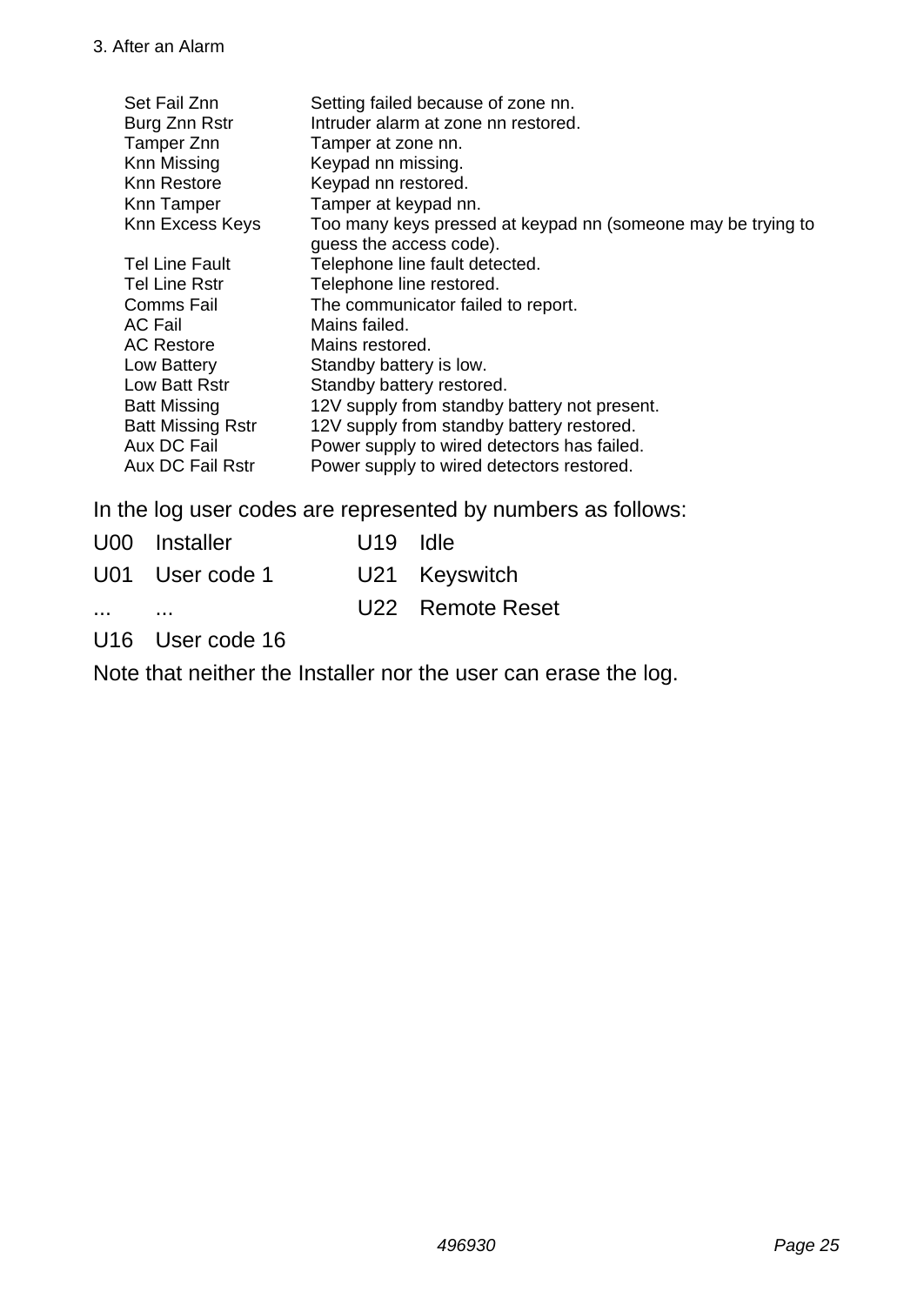# **Setting the Time and Date**

The control unit contains an internal clock/calendar that runs as long as there is power present (mains or stand-by battery). The system uses this clock to mark the time and date on the system log. If the power supply fails for any reason, and the stand-by battery is low, then the system loses track of the correct time and date. You may also need to change the time if you live in a country that uses summer/winter time. User 01 is the only access code that can change the time and date.

To set the time and date:

- 1. Key in User 01 access code or present a tag
- 2. Press 6.

The display shows the date.

- 3. Key in two digits for the day followed by  $\vee$ .
- 4. Key two digits for the month (01 for January, to 12 for December) followed by  $\boldsymbol{\checkmark}$ .
- 5. Key in two digits for the year, followed by  $\vee$ . The display shows the time.
- 6. Key in two digits for the hour followed by  $\checkmark$ . (Use the 24 hour clock.)
- 7. Key in two digits for the minutes, followed by  $\mathcal{V}$ .

The display shows the new time and date:

# **Turning the Chime On/Off**

Your system may be programmed so that a chime tone sounds whenever certain doors are opened while the system is unset. To turn Chime on or off:

- 1. Key in your access code or present a tag
- 2. Press 7.

 The display shows: (Press 7 again to toggle Chime OFF.)

3. Press Y.

Chime = ON

D04 M11 Y99

H17 M02

11/09/01/ 08:45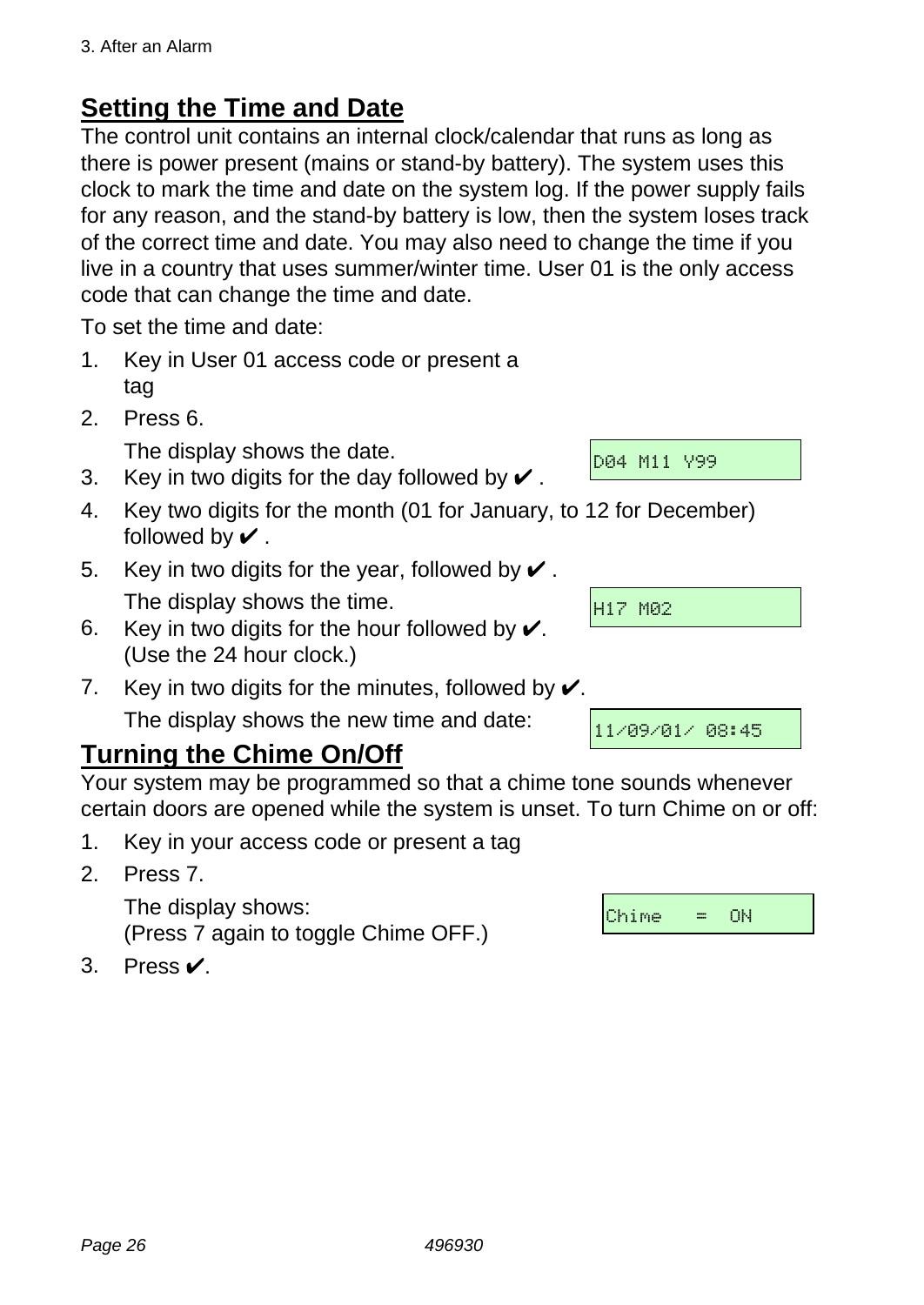# **Testing the System**

#### **Bell Test**

You can test that all the sounders and the strobe are working, as follows:

- 1. Key in your access code. or present a tag
- 2. Press 8.

 The system turns the external sounder, internal sounder(s) and keypad sounders on for three seconds each, one after the other. The strobe flashes for six seconds to give you time to see it.

#### **Walk Test**

You can set the system so that it will allow you to walk round the premises and test each of the detectors (a **walk test**). Choose a time when the premises are empty to carry out the test, otherwise people may trigger any movement detectors before you do, and confuse the results of the test.

If any detector fails the test then call your alarm company and ask them to check the system.

*Note: If your system is fitted with 24 hour or personal attack detectors, you cannot walk test them. If you wish to test them call your alarm company.* 

- 1. Key in your access code. or present a tag
- 2. Press 9.

This display shows:

3. Walk round your premises and trigger each detector in turn (except 24 hour or personal attack detectors).

 As you trigger a detector the keypad and internal sounder give a short tone. The display shows the zone number of any detector(s) that you have triggered. If there is more than one detector triggered then the display show the number of each detector in turn.

A: Zone 02

Walk Test

4. Press  $\checkmark$  to stop the test when you have triggered all the detectors.

#### *Note:*

- *1. You can abandon the test at any time by pressing* Y *.*
- *2. You cannot test Fire, PA or other types of 24 hour zone with this command.*
- *3. You cannot test tamper circuits with this command.*